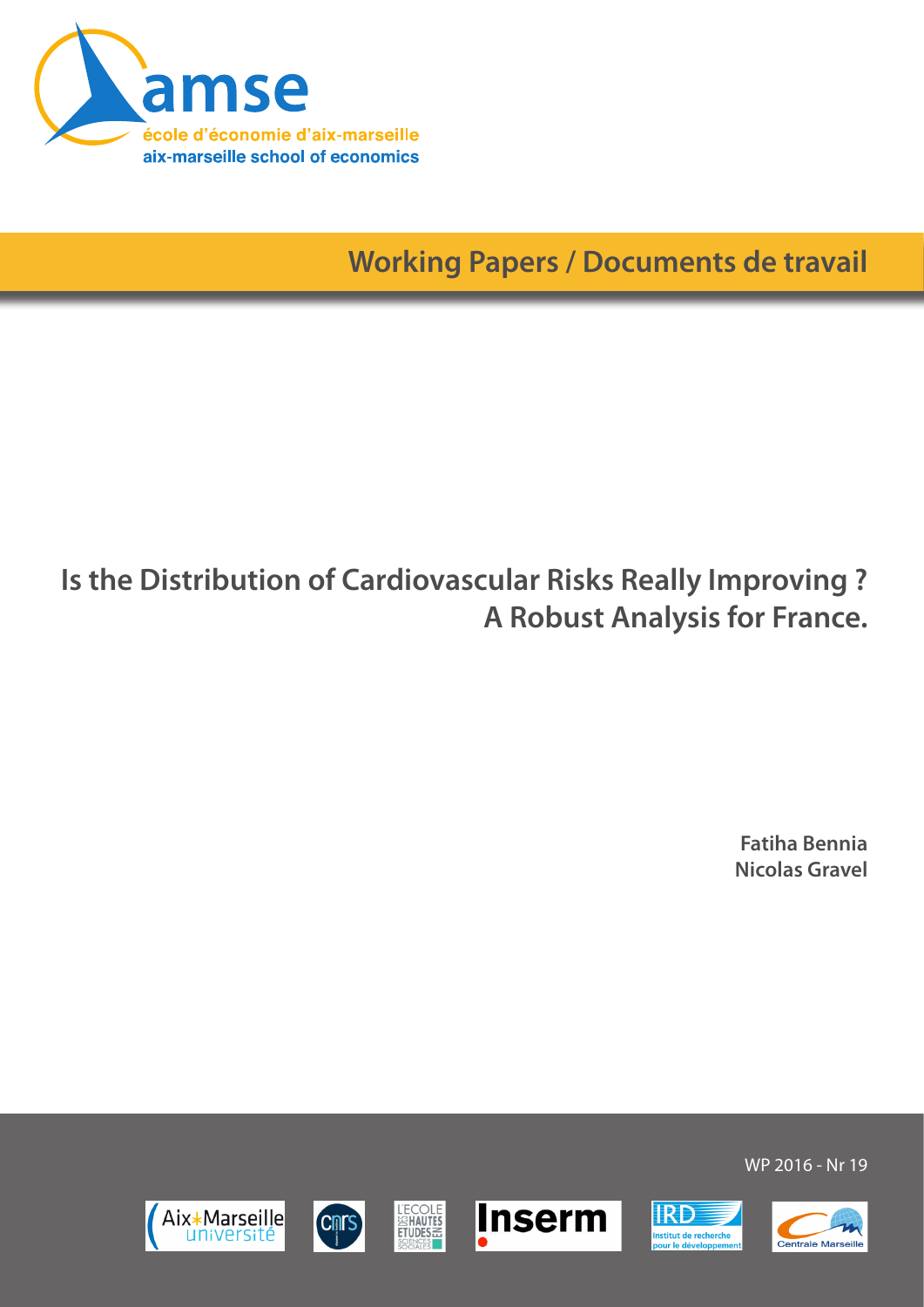## Is the distribution of cardiovascular risks really improving ? A robust analysis for France.<sup>∗</sup>

Fatiha Bennia† and Nicolas Gravel‡

May 16th 2016

#### Abstract

In this paper, we appraise the recent evolution of the distribution of individuals'risk of cardiovascular diseases (CVD) in France among both men and women using new normative criteria. An individual risk of CVD is described by a probability of getting such a disease. Building on the framework of Gravel and Tarroux (2015), we assume that individuals, who differ by their income, have Von Neuman-Morgenstern (VNM) preferences over such risks. We appeal to Harsanyi's aggregation theorem to provide empirically implementable dominance criteria that coincide with the unanimity, taken over a large class of such individual preferences, of anonymous and Pareto-inclusive VNM social rankings of distributions of individuals' risk of CVD. The implementable criteria that we obtain are Sequential headcount poverty dominance and Sequential headcount affluence dominance. We apply these criteria to the distribution of cardiovascular risks among French men and women on the 2006-2010 period. Probabilities of CVD are assigned to individuals on the basis of a logit model estimated on both the men and the women samples for each of the two years. Our main empirical result is that men and women were differently affected by evolution in the distribution of CVD risks between 2006 and 2010. Specifically, the distribution improved for women but did not improve for men.

Keywords: Risk, Dominance, ex ante Social Welfare, State-Dependent Expected Utility, Poverty, Health, Cardiovascular diseases.

JEL classification numbers: C81, D3, D63, D81, I32, J63, J64

## 1 Introduction

Despite clear progress in prevention and treatment, Cardiovascular Diseases (CVD) remain the primary cause of mortality worldwide. While about three quarter of the deaths caused by CVD occur in low or intermediary income countries, individuals living in high income countries are nonetheless affected quite severely by these diseases. In France

<sup>∗</sup>We are indebted, with the usual disclaiming qualification, to Marc Fleurbaey and Patrick Moyes for useful discussions on the general approach for appraising social risks implemented in this paper.

<sup>†</sup>Aix-Marseille University, Laboratoire de Santé Publique, Faculté de Médecine : 27 bd Jean Moulin - 13385 Marseille cedex 5, France.

<sup>‡</sup>Aix-Marseille University (Aix-Marseille School of Economics), CNRS & EHESS, Centre de la Vieille Charité, 2, rue de la Charité, 13 002 Marseille, France, nicolas.gravel@univ-amu.fr.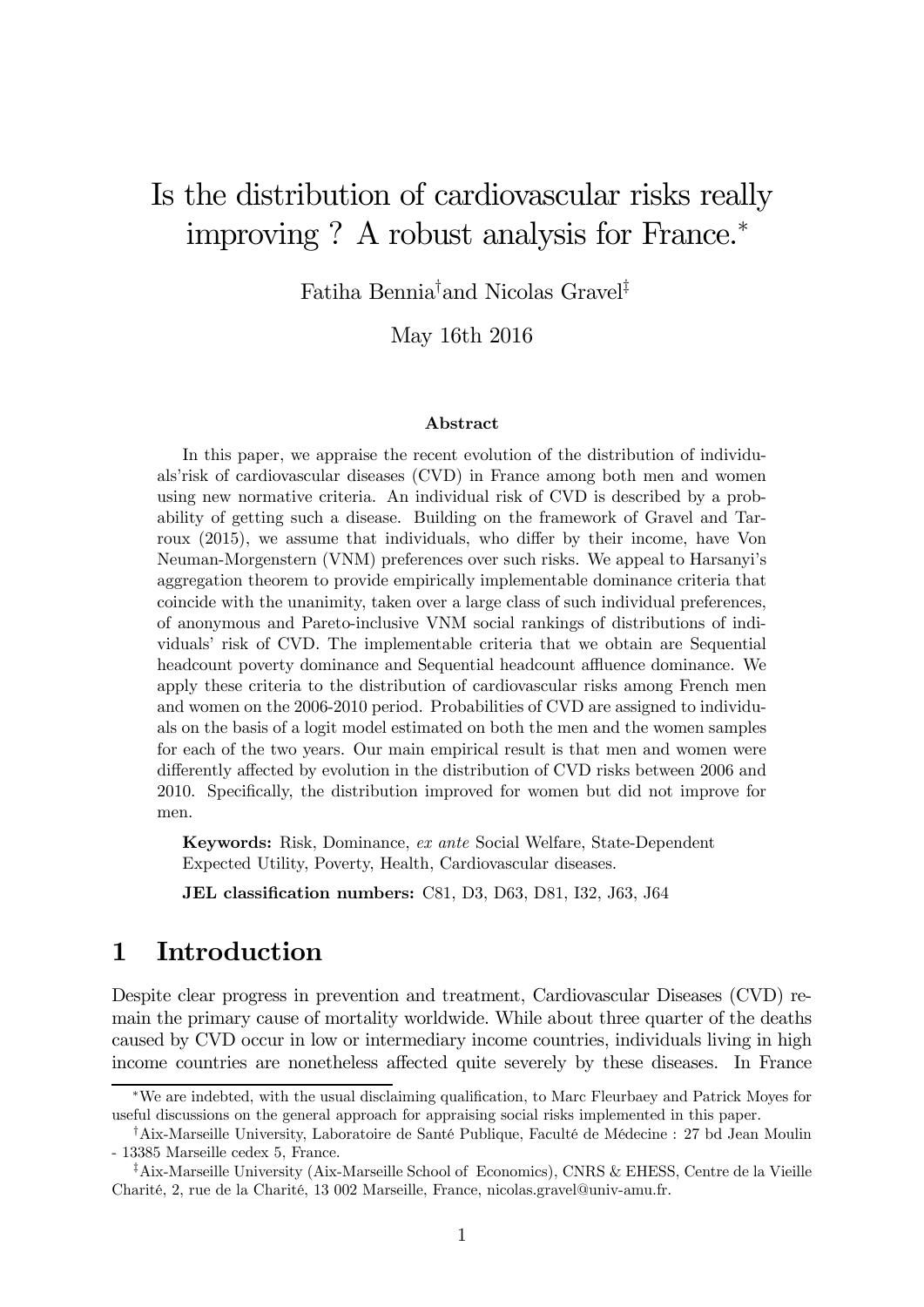for example, they remain the second cause of mortality after cancer (see e.g. Petersen, Peto, Peto, Rayner, Leal, Luengo-Fernandez, and Gray (2005)). Even when they do not kill, CVD have major negative impact on individual well-being. Cerebrovascular accidents for instance - which count for a significant fraction of CVD - are the first source of acquired permanent physical handicap among French adults. There are many factors that influence the individual probability of suffering from a CVD. Well-known among them are tobacco use, high blood pressure, high cholesterol, physical inactivity, diabetes, poor diet, stress and, of course, aging. The prevalence of CVD in low income countries suggests a connection between CVD and socioeconomic conditions. As is well-known in the epidemiological literature (see e.g. Kaplan and Keil (1993) or Diez-Roux, Link, and Northridge (2000) for the specific case of CVD or Smith (1999) and Cutler, Deaton, and Lleras-Muney (2006) for a broader discussion of the relationship between health and socioeconomic conditions). In France, Jusot (2006) has provided convincing evidence of a robust negative relation between the probability of dying and income.

Another source of inequality in the probability of suffering from a CVD appears to be gender. It is widely established in effect that men are more affected than female by CVD, even though this gender gap tends to shrink with age (see e.g. Haring, Ulrich, Volzke, Nauck, Dorr, Felix, and Wallaschofski (2012), Rogers, BG, Onge, and Krueger (2010) or Vartiainen and Puska (1999)). When combined with the well-known fact that women tend to be in lower socioeconomic conditions than men, this gender difference in exposure to CVD risk raises the more general question of the overall gender differential fairness in terms of exposure to both CVD risks and poor socioeconomic condition. Is the exposure to CVD and poor economic condition more unfairly distributed among men than among women ? Have the steady improvement in both protection against CVD risk and overall economic situation observed until the recent economic crisis affected differently the male and the female population ? These are some of the questions addressed in this paper.

Answering these questions requires normative criteria for evaluating the "overall fairness" of a particular distribution of exposure to CVD risk in a population of individuals who differ also by their socioeconomic conditions. The current paper uses a dominance approach for making this evaluation. While there are many studies in the literature that have used dominance criteria for evaluating distributions of health outcomes (see e.g. Arndt, Distante, Hussain, Osterdal, Huong, and Ibraimo (2012), Duclos, Sahn, and Younger (2006), Hussain, Jorgensen, and Osterdal (2016)), most of them have taken the ex post perspective of making the evaluation after the occurence of the health outomes. By contrast the current paper starts from the ex ante view point that health matters are risky and, as such, may affect individuals' well being from their mere possibility of occurence, even if they do not occur. It does so by using the general approach developed in Gravel and Tarroux (2015). The starting point of this approach is the observation that, when envisaged from the view point of an individual who faces it, a CVD risk can be described by a probability distribution over a set of pairs made of a state of health (e.g. dead, extremely severe impairment, mildly severe impairment, etc.) and of a pecuniary consequence (income net of medical expenditure) associated with that state. We assume that individuals evaluate these risks by a Von Neumann-Morgenstern (VNM) preference. The approach implemented in this paper views distributions of individual CVD risks as alternative Socially Risky Situations (SRS) (see e.g. Fleurbaey (2010)). On what principles could an "ethical observer" base his/her evaluation of any such SRS ?

Three come to mind relatively naturally. First, the ethical observer should treat individuals' situations somewhat symmetrically. We formulate this "anonymity" principle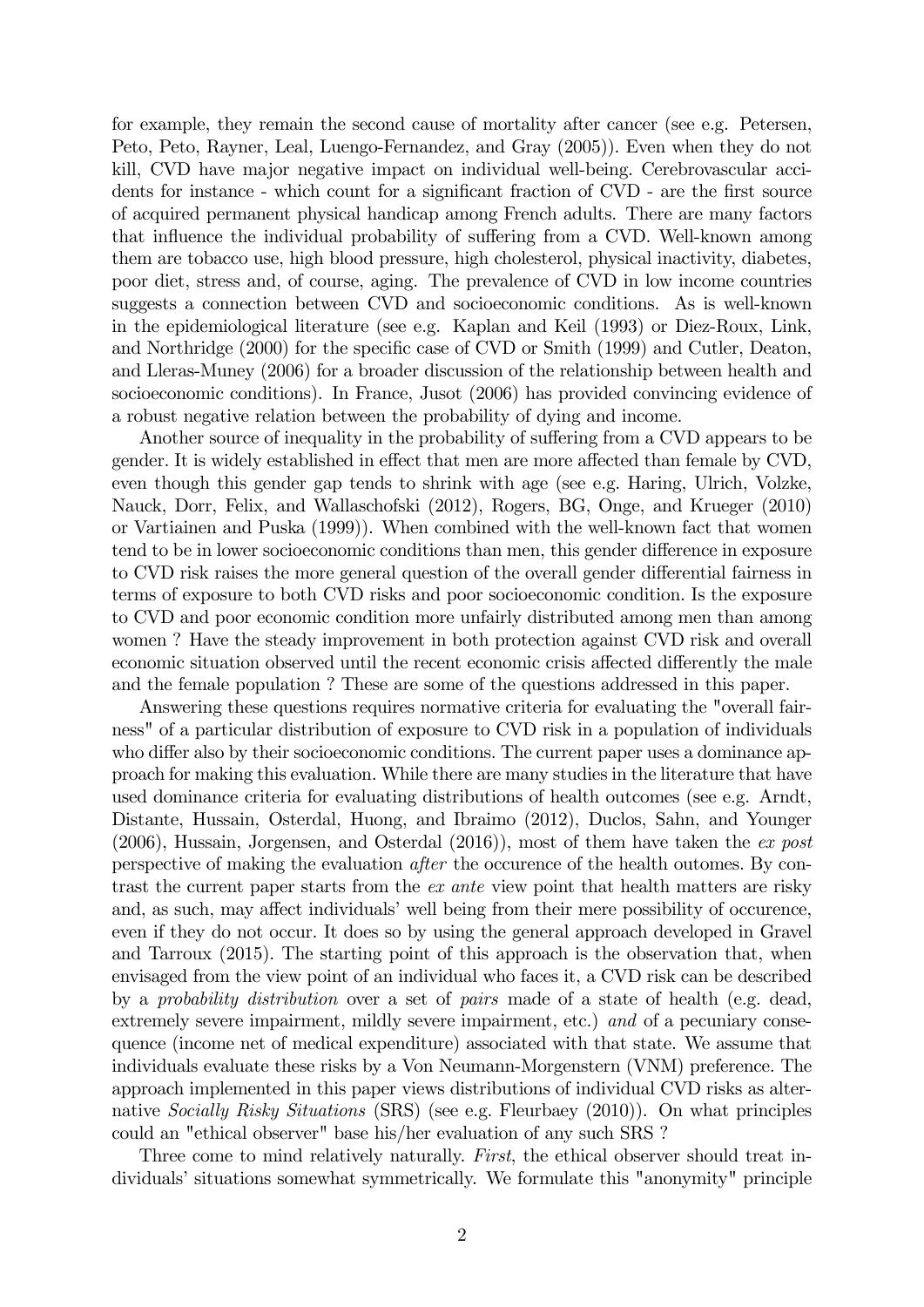by requiring that simply changing the name of the individual who ends up for sure in a given state with a given income (if there is such an individual) is a matter of social indifference. The second principle that the ethical observer would satisfy is the (Paretian) respect for unanimity. If all individuals in the society agree on the ranking of two SRS, then the ethical observer should respect this agreement. The last, possibly more contentious, principle, is that the ethical observer should himself/herself appraise SRS with VNM preferences, just like the individuals do. This principle is clearly more contentious when imposed at the social level than at the individual one. At the individual level, VNM assumptions on preferences can be defended or criticized on the basis of their positive empirical plausibility. The expected utility model has, indeed, empirically falsifiable implications on individual behavior (for example the purchase of health insurance). Hence, appraising the plausibility of VNM assumptions on preferences over lotteries amount to empirically verifying whether or not actual individuals' behavior satisfy these implications. No such positive defense of VNM properties can be provided when applied to an "ethical observer" who summarizes the normative principles that are deemed legitimate for evaluating SRS. As it happens, the normative appeal of the VNM assumptions when applied to social evaluation has been seriously questioned since at least Diamond (1967).

Be it as it may, the three principles together have strong implications on the normative evaluation of SRS. Indeed, as shown by Harsanyi (1955) some fifty years ago, they force the normative comparison of any two such situations to result from summing, across individuals, their expected VNM utilities - that depend upon both their income and their final health state - that must be calculated (thanks to the anonymity condition) by the same utility function. This leaves open the choice of the expected utility function used by these individuals. In the current paper as well as in Gravel and Tarroux (2015), the (very) prudent attitude is taken of seeking for criteria that command unanimity over a (significantly) large class of individual VNM preferences.

What class of individual VNM preferences can be considered "significantly large" for our purpose ? In Gravel and Tarroux (2015), two such classes were considered. The first of them comprises all VNM preferences that could be represented by an expected utility function with a (positive) marginal utility of income that is *decreasing* with respect to the health states (ordered from the worst to the best). Gravel and Tarroux (2015) then identified an operational statistical criterion for comparing any two SRS in the same way than would all anonymous, Paretian and VNM social judgements based on this class of individual VNM that they call Sequential Expected Headcount Poverty (SEHP) dominance. According to this criterion, a SRS  $\vec{A}$  is (weakly) better than a SRS  $\vec{B}$  if, for any income poverty line and any state of health, the expected number of individuals who are both below the line and in a worse state is no greater in  $A$  than in  $B$ . The second, and more restricted, class of VNM preferences considered by Gravel and Tarroux (2015) consists of those preferences of the first class who satisfy, in addition, the property of risk aversion (the expected utility function that represents these preferences is concave in income), along with the property that the decrease in the marginal utility of income with respect to income be itself decreasing with respect to the health states. Gravel and Tarroux (2015) then identify an implementable criterion that coincides with the unanimity, over this class of VNM preferences, of all Pareto-inclusive VNM social preferences that they call "Sequential Expected Poverty Gap" (SEPG) dominance. This criterion works just like the SEHP one, but with poverty gap, rather than headcount poverty, used as the poverty measure.

Yet, it is unclear that the properties considered by Gravel and Tarroux (2015) are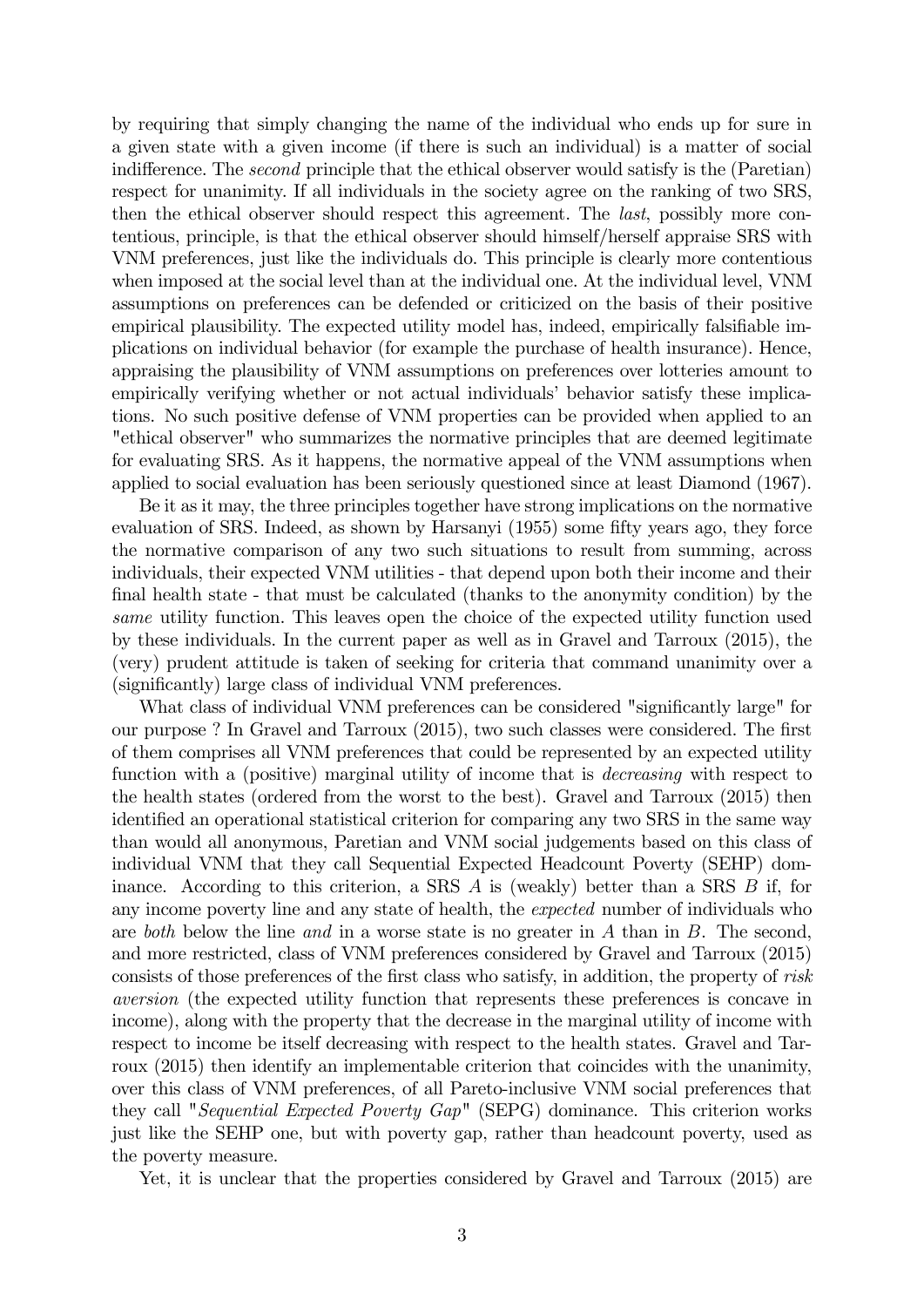plausible when applied to individual preferences over health-related risks. Particularly questionable is the assumption that the marginal utility of income be decreasing with respect to health. For one thing, this is at odds with empirical evidence (see e.g. Viscusi and Evans (1990)) based on health-insurance purchased at an actuarially fair premium. Indeed, any VNM individual whose expected utility function exhibits a marginal utility of income that is decreasing with health would choose to over insure when faced with the possibility of purchasing insurance at an actuarially fair premium. Yet, in practice, it is under- rather than over - insurance that seems to be more common.

In this paper, we characterize an alternative dominance criterion to those considered in Gravel and Tarroux (2015). Noticing the health-insurance purchasing behavior of actual individuals, we make the assumption that the marginal utility of income increases with respect to the health state. Yet we keep the (more conventional) assumption that the marginal utility of income be positive and, possibly, decreasing with respect to income (at any given state). We accordingly consider the class individual VNM preferences that are such that the positive marginal utility of income be increasing with the health-states (ordered from the worst to the best). We find that the implementable criterion that coincides with the unanimity of all anonymous, Paretian and VNM aggregation of preferences in this class is the criterion that we call Sequential Expected Headcount Affluence (SEHA) dominance. According to this criterion, a distribution of risk of health  $A$  is better than  $B$  if for every poverty line and every state of health, the expected number of people who are both richer than this poverty line and in a weakly better state of health than that state is larger in  $A$  than in  $B$ .

We finally put our criteria to work by appraising the trend in the distributions of individual risks of CVD in France over the period 2006-2010. We do this by estimating, for samples of male and female individuals taken for each of the two years 2006 and 2010, a Logit model that explains the fact, for an individual, to be the victim of a CVD. The estimation of this model for both women and men enables us to assign to each individual of the sample in the two years an individual probability of having a CVD (as a function of his/her observable characteristics), and to compare the evolution of the distribution of these risks between the two years for the two genders. As it happens, and for obvious reasons, our criteria do not enable one to rank in one way or another the distributions of individual exposures to CVD risks among males and females. This lack of conclusiveness is not surprising because, as recalled above, women tend on the one hand to poorer than men and, on the other hand, to be better protected than men against the risk of CVD. Since the two dominance relations go in opposite directions, there is no overall dominance of one gender over the other. However, it turns out that the distribution of individuals' exposures to cardiovascular risks among women has improved as per both the SEHP and the SEHA criterion over the period 2006-2010 while no such improvement has been recorded for men. We interpret this result as indicative of a clear improvement in both the economic situation and protection against cardiovascular risk of women. Such a clear improvement has not been recorded for males over the same period.

The plan of the rest of the paper is as follows. The next section presents the theoretical framework and the criteria used to compare distributions of exposures to CVD risks. The third section discusses the empirical analysis and the fourth section concludes.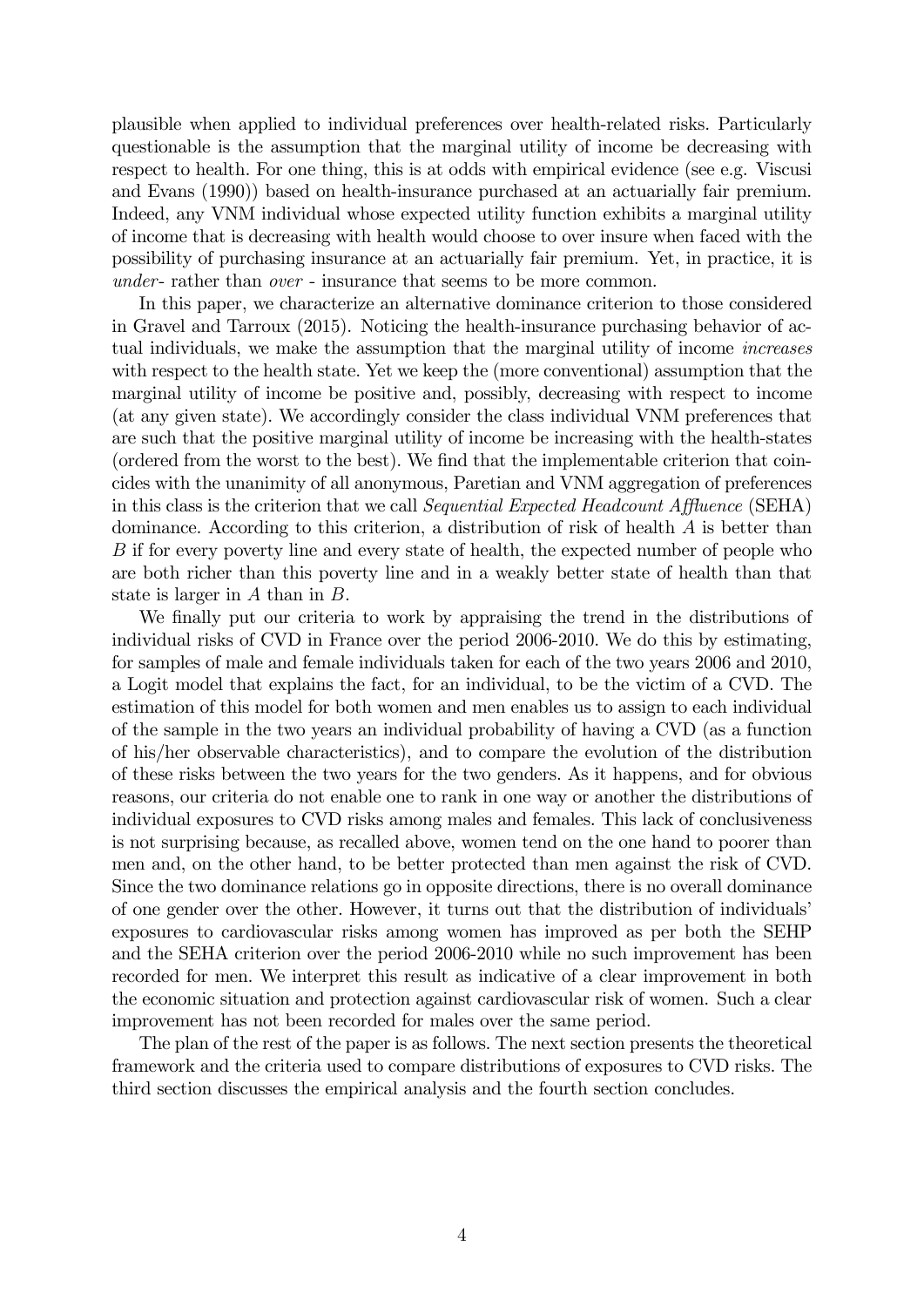## 2 Theory

#### 2.1 Normative criteria

Our criteria apply to societies made of a *given* number,  $n$  say, of individuals<sup>1</sup>, indexed by i, with  $i \in N = \{1, ..., n\}$ . These societies expose their members to risks of *Cardiovascular* Diseases  $(CVD)$  in which any individual can fall into a finite number,  $l$  say, of mutually exclusive health states, indexed by h (with  $h \in \Omega = \{1, ..., l\}$ ). We assume that health states are ordered from the worst (death) to the best (perfect health) so that state  $h$  is weakly worse than state  $h+1$  for every  $h = 1, ..., l-1$ . Individuals receive income (possibly randomly) along with their health state We interpret this income as the amount of money that the individual has available to spend on anything else than health expenses brought about by the health condition associated with that state. We assume throughout that these income are strictly positive. In order to keep the formalism simple, we assume that the set I of all conceivable income levels can be written as  $\mathbb{I} = \{1, ..., m\}$  for some (possibly very large) integer  $m$ . Hence, income is assumed to be available in integer quantities (say in cents).

We call *Socially Risky Situation (SRS)* a specific pattern of exposures of individuals to these cardiovascular risks. Formally, we model a SRS as a probability distribution - or lottery – p on the set  $X = (\Omega \times \mathbb{I})^n$  of all logically conceivable vectors of state-income pairs, one such pair for every individual. A typical element  $x$  of  $X$  writes:

$$
x = (h_1^x, y_1^x, \dots, h_n^x, y_n^x) \tag{1}
$$

where, for  $i = 1, ..., n, h_i^x \in \Omega$  denotes the health state of *i* in situation x and  $y_i^x \in \mathbb{I}$ denotes i's income in that state. In our finite framework, a lottery  $p$  is simply an element of the  $(\ell m)^n - 1$  dimensional simplex, the x<sup>th</sup> component of which, denoted  $p_x$ , being interpreted as the probability that the society falls into state  $x$  under the SRS  $p$ . We abuse notation and, for any  $a \in \mathbb{X}$ , we denote simply by a the "non-risky" SRS p that gives a for sure and that is defined by  $p_x = 1$  if  $x = a$  and and  $p_x = 0$  otherwise. We denote by L the set of all lotteries on X. For a SRS  $p ∈ \mathbb{L}$ , we denote by  $\pi_i^p(h, y)$  the probability that individual  $i$  be in state  $h$  with an income of  $y$  in that socially risky prospect. This probability is formally defined by:

$$
\pi_i^p(h, y) = \sum_{\{x: h_i^x = h, y_i^x = y\}} p_x \tag{2}
$$

Every individual  $i \in N$  is assumed to have a VNM preference ordering<sup>2</sup>  $\succsim_i$  on L, with asymmetric (strict preference) and symmetric (indifference) factors  $\succ_i$  and  $\sim_i$  respectively. This means that there exists a function  $\Phi_i : (\Omega \times \mathbb{I})^n \to \mathbb{R}$  such that, for every SRS  $p$  and  $q$  in  $\mathbb{L}$ , one has:

$$
p \succsim_{i} q \Leftrightarrow \sum_{x \in \mathbb{X}} p_x \Phi_i(h_1^x, y_1^x, ..., h_n^x, y_n^x) \ge \sum_{x \in \mathbb{X}} q_x \Phi_i(h_1^x, y_1^x, ..., h_n^x, y_n^x)
$$
(3)

We refer to the numerical representation of  $\sum_i$  provided by (3) as to the expected utility representation. We further assume that each individual is selfish and cares only about his/her own risk of health and not at all about that of his/her fellow co-citizens. We also

<sup>&</sup>lt;sup>1</sup>The generalization to societies involving different numbers of individuals is immediate.

 $2<sup>2</sup>$ An ordering is a reflexive, complete and transitive binary relation.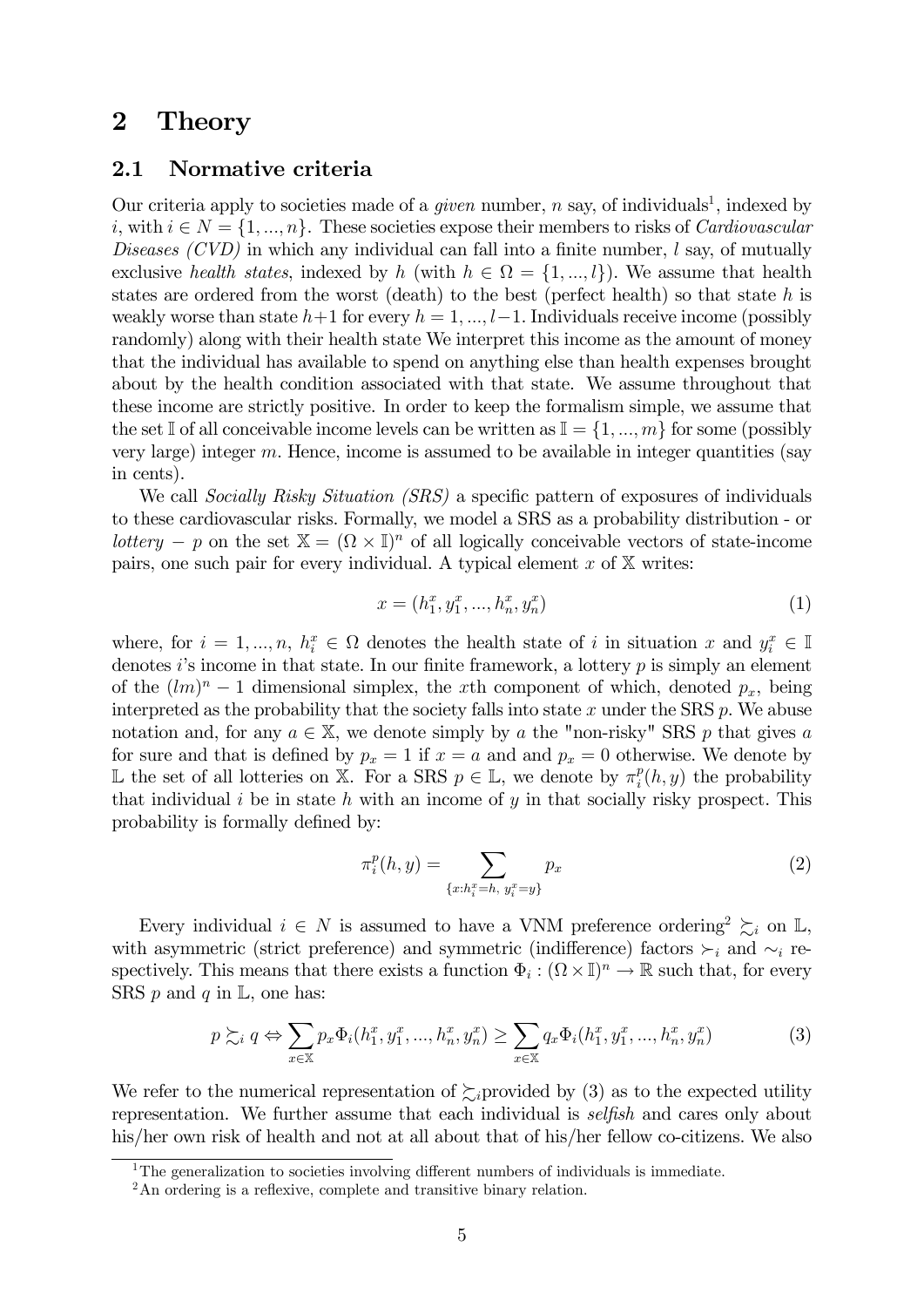assume that no individual is indifferent to everything so that, for every  $i$ , one can find at least two SRS p and q for which  $p \succ_i q$ . These two assumptions imply that, for every individual  $i$ , one has in fact:

$$
p \succsim_i q \Leftrightarrow \sum_{h \in \Omega} \sum_{y \in \mathbb{I}} \pi_i^p(h, y) U_i(h, y) \ge \sum_{h \in \Omega} \sum_{y \in \mathbb{I}} \pi_i^q(h, y) U_i(h, y) \tag{4}
$$

for some function  $U_i : \Omega \times \mathbb{I} \to \mathbb{R}$  that is *not* constant.

SRS in  $\mathbb L$  are evaluated by some ethical analyst who uses a *social ordering*  $\succsim$  (with asymmetric and symmetric factors Â and ∼ respectively) that satisfies the VNM properties and the strong Pareto principle with respect to individual preferences. In the same fashion as in (3), the fact that  $\succeq$  satisfies the VNM properties means that there exists a function  $W : (\Omega \times \mathbb{I})^n \to \mathbb{R}$  such that, for every SRS p and q in L, one has:

$$
p \succsim q \Leftrightarrow \sum_{x \in \mathbb{X}} p_x W(h_1^x, y_1^x, ..., h_n^x, y_n^x) \ge \sum_{x \in \mathbb{X}} q_x W(h_1^x, y_1^x, ..., h_n^x, y_n^x)
$$
(5)

The fact that  $\succsim$  satisfies the strong Pareto principle means that if p and q are two SRS in L for which  $p \succeq_i q$  holds for every individual i, then  $p \succeq q$  and if, furthermore, there is an individual h for which  $p \succ_h q$ , then  $p \succ q$ . We also assume that the social ordering  $\succsim$  on L used by the ethicist is *anonymous* so that it considers any two "non-risky" SRS that differ only by a permutation of two individuals state-income pairs as socially equivalent. Put differently, if a SRS brings one person for sure in a state with a given income level, it does not matter who this person is. The formal definition of anonymity is as follows.

**Condition 1** (anonymity) Let x and x' be two "non-risky" social situations in X such that, for two individuals h and  $i \in N$ , one has  $(h_h^x, y_h^x) = (h_i^{x'}, y_i^{x'})$ ,  $(h_i^x, y_i^x) = (h_h^{x'}, y_h^{x'})$ and  $(h_g^x, y_g^x) = (h_g^{x'}, y_g^{x'})$  for all  $g \in N$  such that  $g \neq h, i$ . Then  $x \sim x'$ .

By virtue of a version of Harsanyi (1955)'s aggregation theorem stated as theorem 2 in Weymark (1993), any anonymous VNM social ordering of  $\mathbb L$  that satisfies the strong Pareto principle with respect to individual VNM preferences can be written uniquely (up to an affine transformation) as a weighted sum of individuals expected utilities. Moreover, the anonymity condition forces the individual preferences and the individual weights to be the same across individuals. The formal statement of this state of affairs is as in the following proposition, proved in the Appendix.

**Proposition 1** Let  $(\succsim_1, ..., \succsim_n)$  be a profile of selfish VNM individual preference orderings on  $\mathbb L$  and let  $\succeq$  be an anonymous VNM social ordering of  $\mathbb L$  that satisfies the strong Pareto principle. Then, for every two SRS  $p$  and  $q$  in  $\mathbb{L}$ , one has:

$$
p \succsim q \Leftrightarrow \sum_{i \in N} \sum_{h \in \Omega} \sum_{y \in \mathbb{I}} \pi_i^p(h, y) U(h, y) \ge \sum_{i \in N} \sum_{h \in \Omega} \sum_{y \in \mathbb{I}} \pi_i^q(h, y) U(h, y) \tag{6}
$$

for some function  $U : \Omega \times \mathbb{I} \to \mathbb{R}$  whose expectation, taken over the probabilities  $\pi_i^p(h, y)$ for  $h \in \Omega$  and  $y \in \Omega$ , numerically represents individual i's preferences.

This proposition says that the possibilities of obtaining an anonymous Paretian aggregation of a given profile of selfish individual VNM preferences into a social preference that satisfies itself the VNM requirement are somewhat limited. Indeed, in order for such an aggregation to be possible, the individual VNM selfish preferences must be the same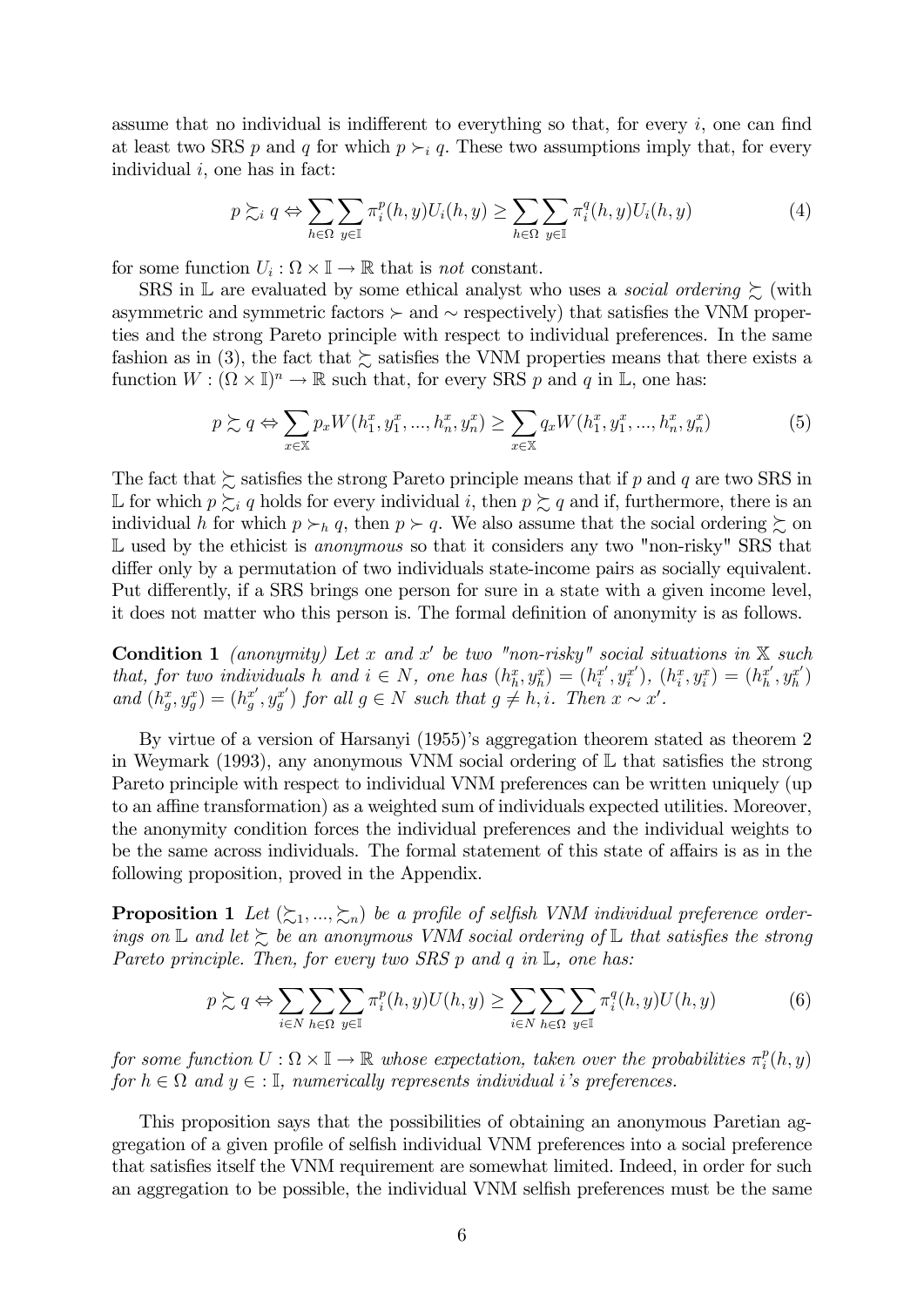(thanks to the anonymity condition), and must be aggregated by a simple symmetric summation of the individual VNM expected utilities.

There are obviously many such selfish VNM preferences that individuals can have. When basing social evaluation of SRS on the respect of those identical selfish VNM preferences, it seems therefore important to avoid an excessive dependence of the evaluation on the choice of the individual preferences. In this paper, we adopt the dominance viewpoint that seeks consensus over a large spectrum of those individual preferences. That is, we want to obtain a social ranking of lotteries in  $\mathbb L$  that would be agreed upon by all social orderings that can be written as per  $(6)$  for some utility functions U taken from some (reasonably large) class. Specifically, we define normative dominance with respect to a class of expected utility functions as follows.

Definition 1 (Normative dominance) SRS  $p$  normatively dominates SRS  $q$  for a class U of functions  $U : \Omega \times \mathbb{I} \to \mathbb{R}$ , denoted  $p \succsim_{\mathbb{U}} q$ , if inequality (6) holds for all functions  $U$  in the class.

In this paper, we apply this general definition of normative dominance to specific classes of VNM preferences. In order to define them formally in the discrete setting considered herein, we first introduce the following properties of the expected utility representation of such VNM preferences.

**P1** For every state  $h = 1, ..., l - 1$ , one has:

(*i*)  $U(h, y) \le U(h + 1, y)$  for every income  $y \in \{1, ..., m\}$  and (ii)  $U(h + 1, y + 1) - U(h + 1, y) \ge U(h, y + 1) - U(h, y) > 0$  for every income y  $\in \{1, ..., m-1\}$ 

**P2** For every state  $h = 1, ..., l - 1$ , one has:

(*i*)  $U(h, y) \le U(h + 1, y)$  for every income  $y \in \{1, ..., m\}$  and

(ii)  $U(h, y + 1) - U(h, y) \ge U(h + 1, y + 1) - U(h + 1, y) > 0$  for every income y  $\in \{1, ..., m-1\}$ 

We denote by  $\mathbb{U}^+$  the class of all state-dependent utility functions satisfying property P1 and by  $\mathbb{U}^-$  the class of utility functions who satisfy P2.

In words, individuals with VNM preferences whose expected utility representation lies in U<sup>+</sup> or U<sup>−</sup> all prefer being for sure healthy than being for sure non healthy (given income) and all prefer having more income for sure than less (given health). However individuals with preferences for risk represented by a utility function in  $\mathbb{U}^+$  differ from those with utility in U<sup>−</sup> in the way they valuate an additional dollar received in the bad health state as compared to that received in the good one (when they have the same income in both states). Individuals with utility in  $\mathbb{U}^+$  value more receiving for sure an extra dollar when healthy then when ill. Those with utility in U<sup>−</sup> value more the extra dollar received when ill than when healthy. The class U<sup>−</sup> of utility functions was considered in Gravel and Tarroux  $(2015)$ . The class  $\mathbb{U}^+$  of such utility may seem perhaps more appropriate for describing the insurance purchasing behavior of individuals who face risk of health.

To see why, consider an individual endowed with an income of  $y$  and exposed to a probability  $\pi$  to have a health problem that can be insured at an actuarially fair premium of  $r = \frac{\pi}{1-\pi}$ . Assuming that the health problem, if it arises, generates a financial loss of L, one can write the health insurance purchase decision of that individual as:

$$
\max_{I \ge 0} (1 - \pi)U(2, w - \frac{\pi I}{1 - \pi}) + \pi U(1, w - L + I)
$$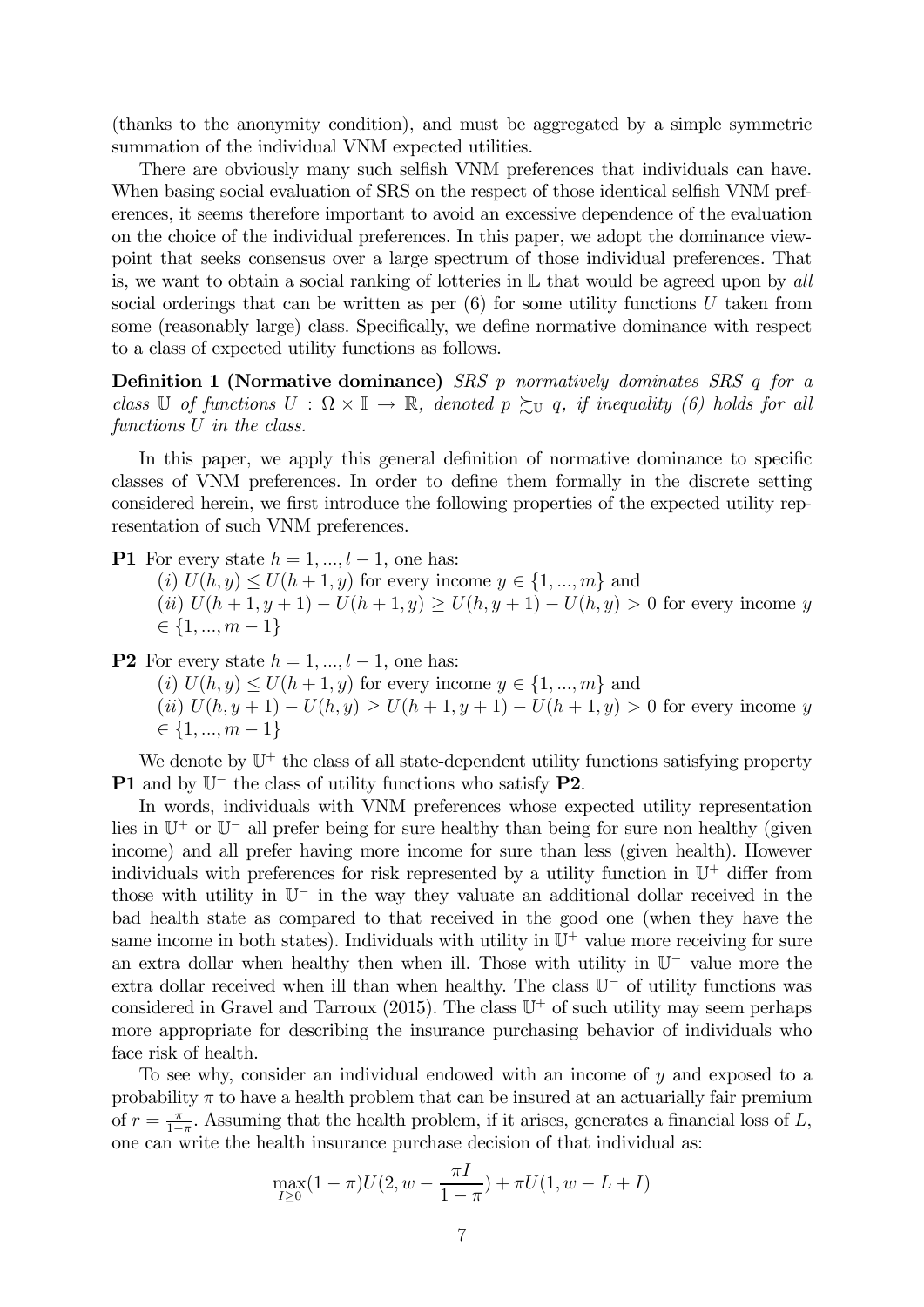Because any purchase of a strictly positive amount  $I^*$  of insurance will satisfy the first order condition of this program3, one has:

$$
\partial U(2, w - \frac{\pi I^*}{1 - \pi}) / \partial y = \partial U(1, w - L + I^*) / \partial y
$$

If the marginal utility of income is larger in state 2 than in state 1 (as postulated in P1), then this equality can only hold if  $w - L + I^* \geq w - \frac{\pi I^*}{1 - \pi}$  and, therefore, if  $I^* \leq (1 - \pi)L$ . Hence, a VNM individual with preference for risk satisfying **P1** who can purchase a health insurance at an actuarially fair premium would choose to purchase *less* insurance than the expected financial loss incurred in case of a health problem. Put differently, the individual would choose to under insure him(her)self. The converse conclusion would obviously obtain if were was assuming instead a VNM preference numerically represented by a utility function in U<sup>−</sup>. There seems to be some empirical evidence (see e.g. Viscusi and Evans (1990)) that under-health insurance is much more prevalent than over health insurance. We therefore believe that assumption P1 is not astonishingly unreasonable concerning individual preferences for risks of health. Yet, we shall provide the analysis here by considering in turns the two families of utility function.

#### 2.2 Implementable criteria and their characterization

In this paper, we propose two implementable criteria that coincide, respectively, with normative dominance defined with respect to the class  $\mathbb{U}^+$  and  $\mathbb{U}^-$ .

The first of these is the Sequential Expected Headcount Affluence (SEHA) dominance criterion. It is defined as follows.

Definition 2 (Sequential Expected Headcount Affluence dominance) For  $p$  and  $q \in \mathbb{L}$ , we say that p SEHA dominates q, denoted  $p \gtrsim_{SEHA} q$  if, for every affluence line  $t \in \mathbb{I}$  and every health state  $h \in \Omega$ , one has:

$$
\sum_{i\in N}\sum_{h\geq h}\sum_{y\geq t}\pi_i^p(h,y)\geq \sum_{i\in N}\sum_{h\geq h}\sum_{y\geq t}\pi_i^q(h,y)
$$
\n
$$
(7)
$$

In words, socially risky prospect  $p$  dominates socially risky prospect  $q$  for the SEHA criterion if, for every health state  $h$  and monetary affluence line  $t$ , the expected number of individuals who are *both* in a weakly **better** state than h and **richer** than t is no smaller in  $p$  than in  $q$ . As the SEHA criterion requires inequality (7) to hold for every affluence line, it implies, by choosing a small enough such line, that, for every health state  $h$ , the expected number of individuals in weakly better state than  $h$  be no smaller in the dominating situation than in the dominated one. In the same spirit, since the SEHA criterion requires inequality (7) to holds for  $h = 1$ , it implies the expected number of rich people irrespective of their health be no smaller in the dominating situation than in the dominated one.

The second implementable criterion was called Sequential Expected Headcount Poverty Dominance in Gravel and Tarroux (2015). It is defined as follows.

<sup>&</sup>lt;sup>3</sup>We are cheating a bit here with respect to the discrete setting in which the rest of the analysis is conducted by considering a differentiable framework.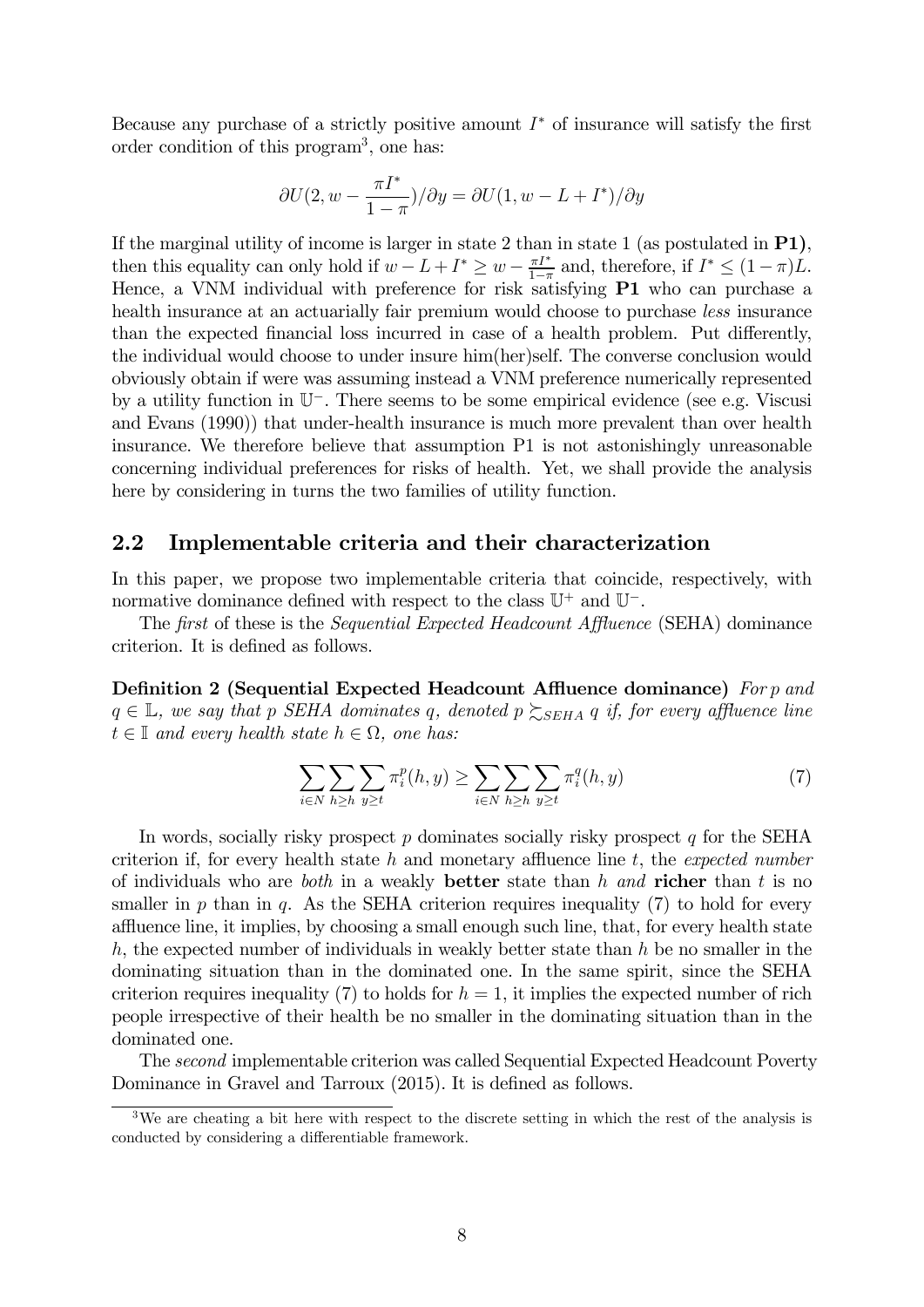Definition 3 (Sequential Expected Headcount Poverty dominance) For p and  $q \in$  $\mathbb{L}$ , we say that p SEHP dominates q, denoted  $p \gtrsim_{SEHP} q$  if, for every poverty line  $t \in \mathbb{I}$ and every state  $k \in \Omega$ , one has:

$$
\sum_{i \in N} \sum_{h \le k} \sum_{y \le t} p(i, h, y) \le \sum_{i \in N} \sum_{h \le k} \sum_{y \le t} q(i, h, y) \tag{8}
$$

In words, SRS  $p$  dominates SRS  $q$  for the SEHP criterion if, for every state  $k$  and monetary poverty line  $t$ , the *expected numbers* of individuals who are *both* in a weakly worse state than k and poorer than t is no greater in p than in q. Just like for the SEHA criterion, since the SEHP criterion requires inequality (8) to hold for every poverty line, it implies, by choosing a large enough poverty line, that, for every state  $k$ , the expected number of individuals in states weakly worse than  $k$  be no greater in the dominating situation than in the dominated one. In the same spirit, since the SEHP criterion requires inequality (8) to hold for  $k = l$ , it implies the expected number of poor irrespective of the state - a statistic commonly known as headcount poverty in the literature - to be no greater in the dominating situation than in the dominated one. Notice that requiring the fraction of poor irrespective of the health state to be lower in the dominating distribution than in the dominated one for any poverty line is equivalent to requiring the fraction of rich irrespective of the health state to be higher in the dominating distribution than in the dominated one for any (affluence) line. Hence, one requirement of the dominance test is common to both the SEHA and the SEHP dominance criteria.

We now provide the normative foundations for each of these criteria by showing that it coincides with the ranking of SRS that commands unanimity over all anonymous Paretian and VNM social rankings who assume that individual VNM preferences can be represented by expected utility functions in one the two classes defined above.

The first theorem establishes an equivalence between normative dominance for the class  $\mathbb{U}^+$  and SEHA dominance. The proof of the first theorem has been relegated in appendix A. The proof the second theorem can be found in Gravel and Tarroux (2015).

**Theorem 1** Let p and q be two socially risky prospects in L. Then  $p \succsim_{U_1} q$  if and only if  $p \sum_{SEHA} q$ .

The second theorem establishes the equivalence between normative dominance over the classU<sup>−</sup> and SEHP dominance dominance.

**Theorem 2** Let p and q be two socially risky prospects in L. Then  $p \succsim_{\mathbb{U}_2} q$  if and only if  $p \sum_{SEHP} q$ .

## 3 Empirical Analysis

#### 3.1 Data description

We now apply this framework to the comparisons of SRS related to CVD. We use for this purpose data from the French Enquête sur la Santé et la Protection Sociale (ESPS). The ESPS is a panel survey that follows a sample of about 8000 households containing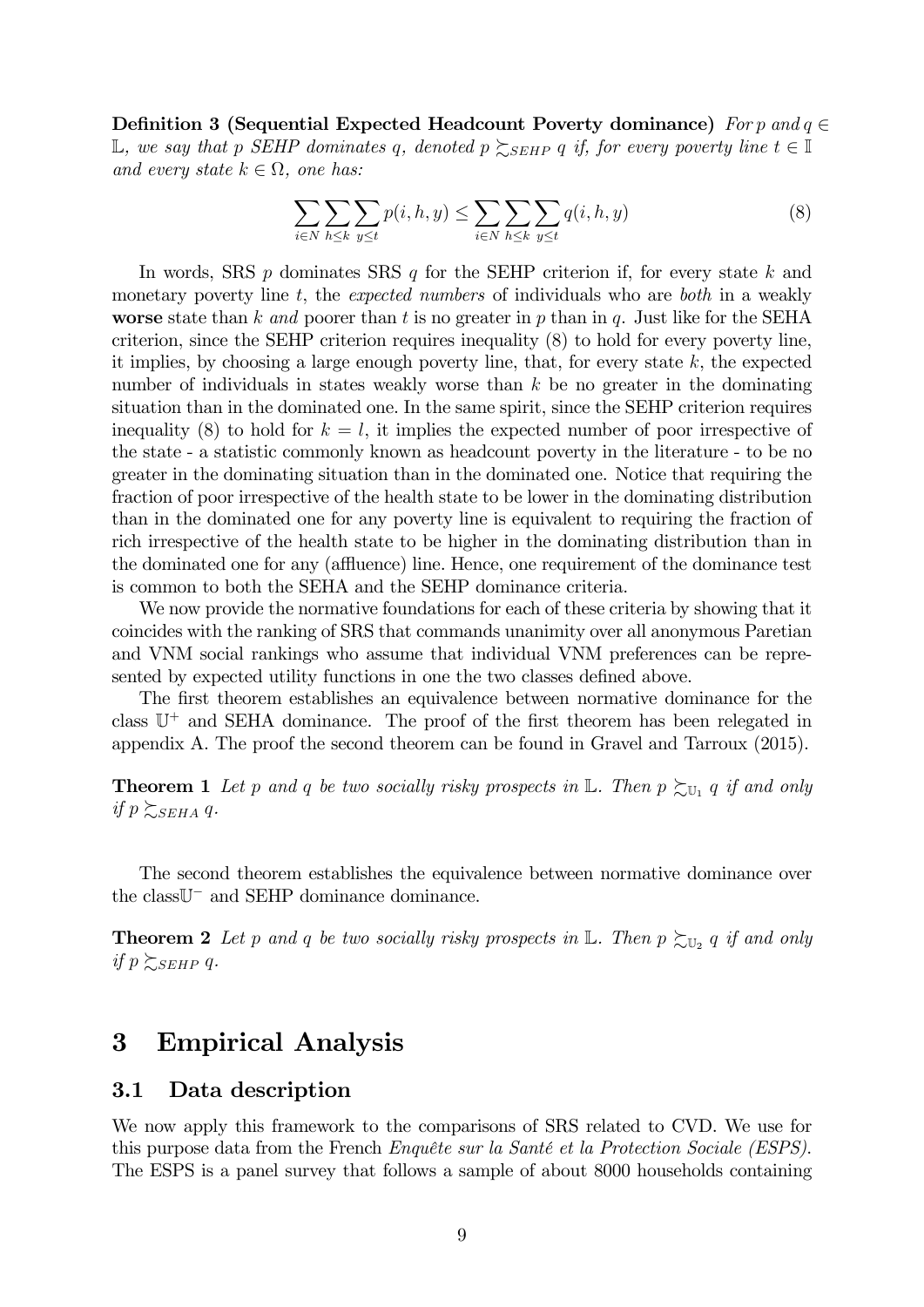all together 22 000 individuals are that representative of about 95% of the inland European France (excluding outer sea regions such New Caledonia, Reunion Island, etc.). The survey is not fully representative of the inland European French population because it overrepresents the poor households who are eligible to Universal Medical Coverage (Couverture Maladie Universelle) program. This program provides free medical care to poor individuals who do not have access to standard social security medical insurance provided to common employed or unemployed individuals. Because of this, it is a bit biased toward extremely poor households. Informations on individual characteristics (age, gender, education level, marital and professional or social status, smoking behavior, etc.) and household structure (type of the household, number of persons in the household, etc.) are included in the survey. Detailed information on individual health, medical consumption, and insurance is also provided by this data set, that contains also information on the household monthly net income. Yet, the information on that income is not very precise. Among other things, the household is only asked to report its net monthly income that sums all the net income earned by its members. We here convert household income into individual one using "modified OECD" equivalence scale.4 On the other hand, the health information, reported for each individual of the household, is quite comprehensive and detailed. Individuals interviewed in the ESPS are asked whether each member of the household has been suffering in the last year of a large collection of possible diseases. We focus here on somewhat serious CVD that impact significantly the life quality of those that they affect. We consider specifically the following CVD: Angina, myocardial infarction, coronary insufficiency, chronic ischemic cardiomyopathy, acute or chronic pericarditis, valvulopathies (including mitral insufficiency), aortic aneurism, obstructive cardiomyopathy, primary and secondary cardiomyopathy, heart rythm disorders, heart failure, hemorrhagic stroke, non hemorrhagic stroke, carotid artery stenosis or trombosis, cerebral arteriosclerosis and arteriopathy (including peripheral arteries diseases). We are aware that this list is somewhat heterogenous and, perhaps, arbitrary to some extent. We have included cardiovascular diseases that strike us as significantly affecting the quality of life, and have excluded others, such as hypertension, that rarely generate perceivable symptoms, but that are known to increase significantly the risk of suffering from other CVD in the future. In the analysis conducted below, we define a cardiovascular risk as the probability that an individual suffers from one, or several, of those diseases in the year of survey. Hence, in terms of the theoretical model of the previous section, we consider only two health state: suffering from a CVD, and not suffering from it. We should emphasize that the information we have on the fact that a given individual suffers from one of those CVD results from the declaration of the person, and not from the appraisal of a physician or a health professional. We should also notice that this definition of a cardiovascular risk does not include the very important case of people who die from the disease. Hence, our analysis deals with the probability of suffering from at least one of these CVD and being alive.5 We further limit the samples to the individuals above the age of 20 who provide information on their income and on their health. These restrictions lead us to work with a sample of about 10 000 individuals per year, more or less equally split between men and women. Descriptive statistics on our samples are provided in Figure 1

<sup>&</sup>lt;sup>4</sup> According to this scale, the first adult of the household counts for 1, any other member above 14 counts for 0.5 and any member below 14 counts for 0.3.

<sup>&</sup>lt;sup>5</sup>See Gravel, Mukhopadhyay, and Tarroux (2008) for an early use of the Gravel and Tarroux (2015) methodology to the appraisal of distributions of mortality risks.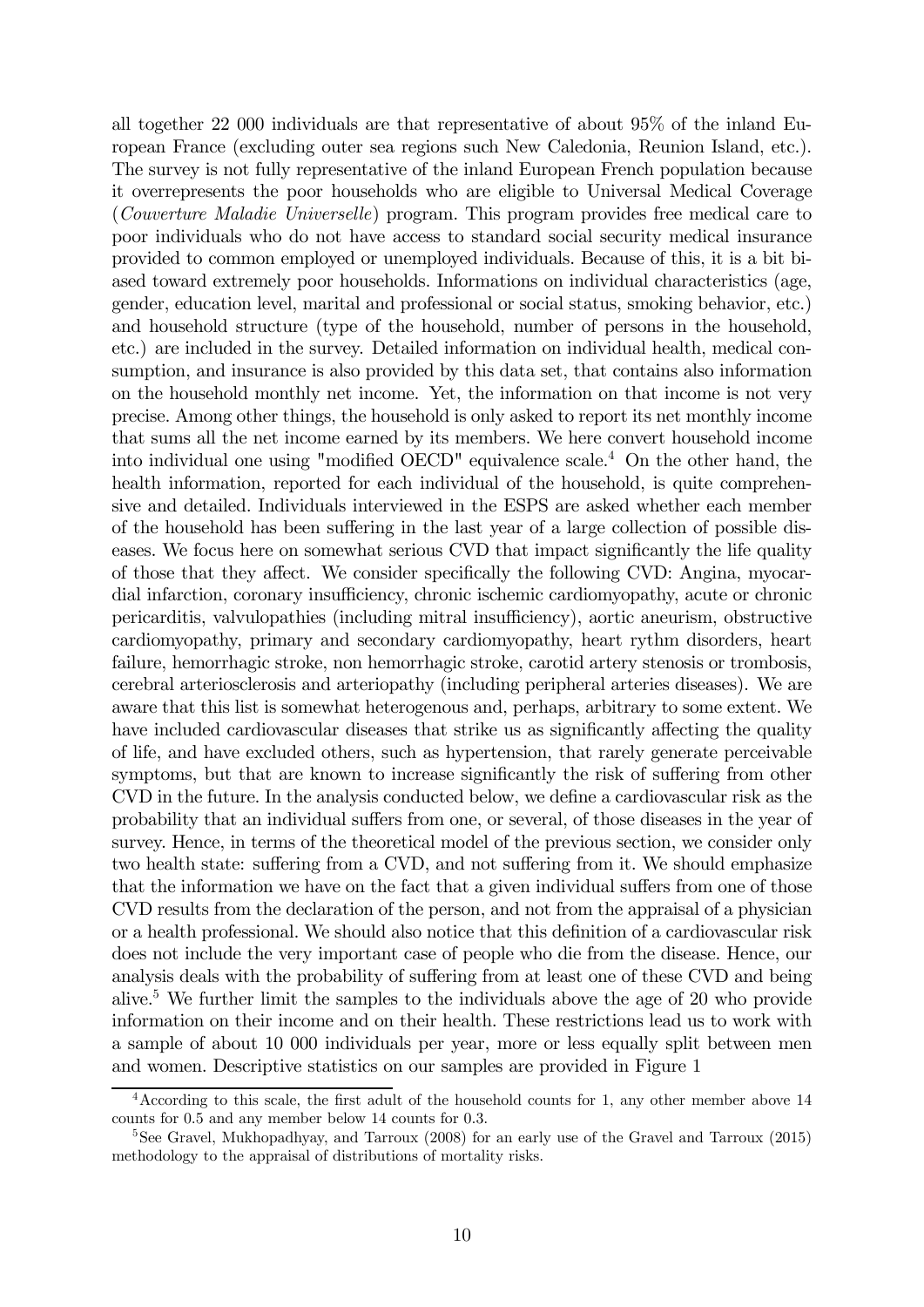|                                            | 2006       |              | 2010       |              |
|--------------------------------------------|------------|--------------|------------|--------------|
|                                            | <b>MEN</b> | <b>WOMEN</b> | <b>MEN</b> | <b>WOMEN</b> |
| Sample size                                | 5182       | 5611         | 4323       | 4811         |
| Fraction of the sample suffering from CVD  | 9.6%       | 8.7%         | 10.1%      | 8.4%         |
| A verage monthly disposable income (euros) | 1480.49    | 1413.97      | 1541.03    | 1474.52      |
| Interdecile ratio                          | 3.8        | 3.9          | 3.8        | 3.9          |

Figure 1: Descriptive Statistics

#### 3.2 Model estimation

The first step of the analysis is to assign to each individual of the sample a probability of suffering, in a given year, of one of the above CVD, based on this individal's observable characteristics. For this sake, we estimate a Logit model that explains the fact, for a given individual, of suffering from one of the above CVD by a set of observables. These observables include demographic (age, sex, marital status, household type and composition), socioeconomic variables (income level, the highest level of education, occupational status, region of residence) and behavioral variables that may influence the individual probability of suffering from a cardiovascular disease (e.g. physical activity, smoking, consuming alcohol, obesity, etc.).

We estimate the Logit model separately for men and women for each of the two years 2006 and 2010. The estimated model is the following:

$$
y_i^* = X_i \beta + \varepsilon_i \tag{9}
$$

where, for every *i*,  $y_i^*$  is the binary variable (= 0 if the individual does not report one of the above CVD),  $\beta$  is the vector of parameters (including a constant term) that are to be estimated,  $X_i$  is the values of the observable characteristics of individual i (assumed to be measured by non-negative numbers) and  $\varepsilon_i$  is an individual error term identically and independently distributed across individuals according to the logistic distribution  $L(a) = \frac{1}{1+exp(-a)}$  for some positive number a. For each individual  $i \in [1, n]$ , the probability  $\pi_i$  of suffering from a cardiovascular disease conditional on  $X_i$  is defined by:

$$
\pi_i = L(X_i \beta)
$$
  
= 
$$
\frac{1}{1 + exp(-X_i \beta)}
$$
 (10)

while the (complementary) probability of not suffering from a cardiovascular disease is:

$$
1 - \pi_i = \frac{1}{1 + exp(X_i \beta)}
$$

A nice feature of the Logit model is that:

$$
\ln(\frac{\pi_i}{1-\pi_i}) = X_i \beta
$$

Hence the parameters  $\beta$  reflect the impact that changes in the values of the explanatory variables  $X_i$  can have on the probability of occurrence of cardiovascular disease. The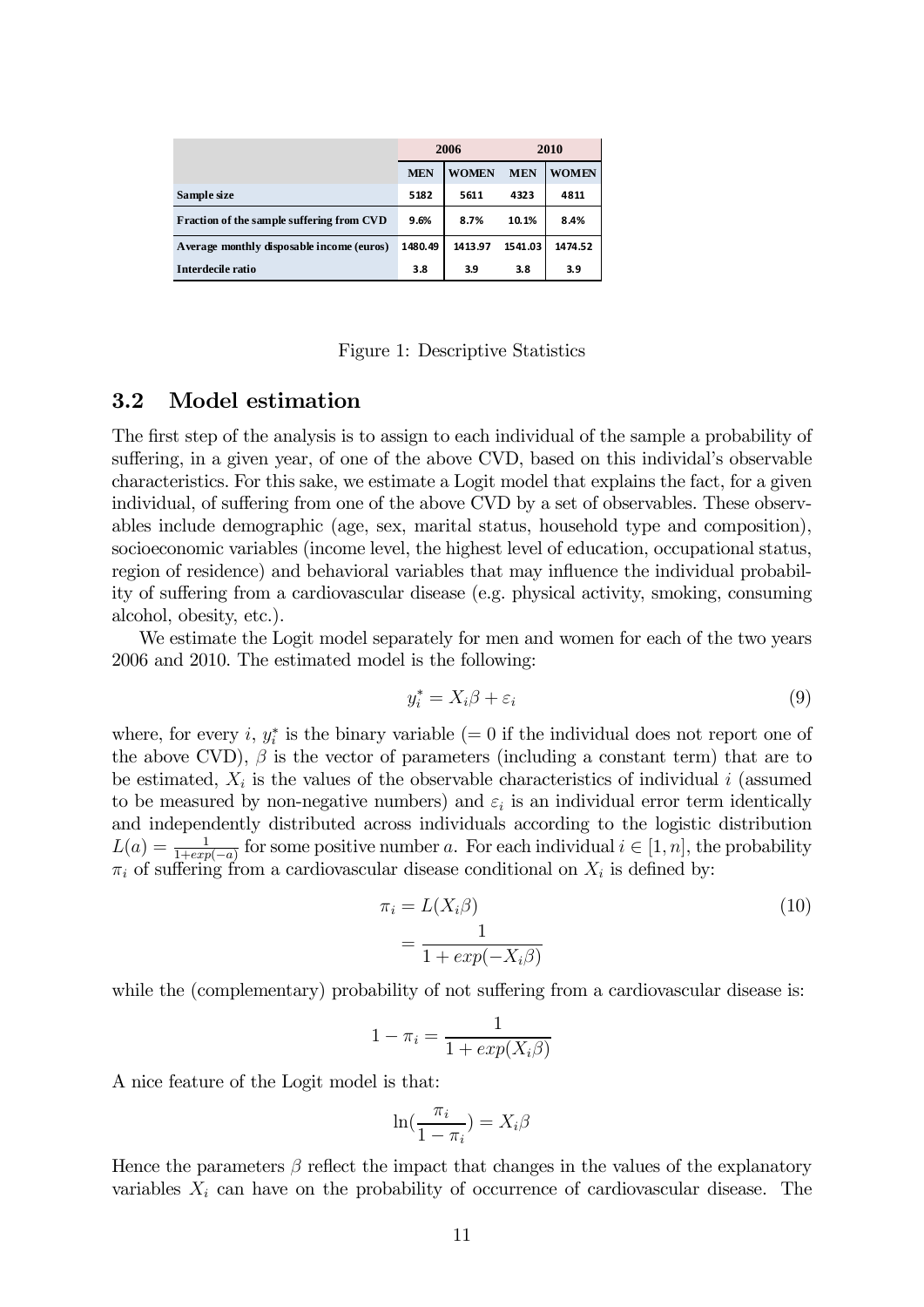estimated parameters of the model are the values that maximize the following likelihood function:

$$
V = \prod_{h=1}^{k} (L(X_{hi}\beta))^{Y_i} (1 - L(X_{hi}\beta))^{1 - Y_i}
$$

| <b>Explanatory variable</b>              | men 2006          | women 2006        | men 2010          | women 2010        |
|------------------------------------------|-------------------|-------------------|-------------------|-------------------|
| Age                                      | 0.08              | 0.07              | 0.02              | 0.04              |
| Age squared                              | $0.00002**$       | $0.0003**$        | $0.00007**$       | $0.0004**$        |
| No hypertension                          | $-0.619***$       | $-0.97***$        | $-0.714***$       | $-0.517***$       |
| No cholesterol                           | $-0.973***$       | $-0.599***$       | $-0.393***$       | $-0.582***$       |
| No diabetes                              | $-0.49***$        | $-0.446***$       | $-0.45***$        | $-0.354***$       |
| Smoke                                    | $\overline{0.13}$ | $0.441**$         | 0.124             | 0.365             |
| No education                             | 0.116             | $-0.112$          | $-0.252$          | $-0.864$          |
| Primary education                        | $-0.139$          | $-0.068$          | 0.211             | $-0.115$          |
| Secondary education                      | $\overline{0.01}$ | $-0.13$           | $-0.025$          | $-0.21$           |
| Income below Median                      | $0.267**$         | $0.082*$          | $0.081*$          | $0.025*$          |
| Inactive                                 | $0.192*$          | 0.278             | $0.488***$        | 0.201             |
| Craft person/retailer                    | $-0.194$          | $-0.188$          | 0.119             | $0.607*$          |
| Executive                                | $-0.36$           | $-0.255$          | 0.397             | 0.296             |
| Liberal profession                       | 0.238             | $-0.113$          | 0.51              | 0.792             |
| Foreperson                               | $-0.486$          | $-0.116*$         | 0.179             | 0.655             |
| $\overline{\mathit{Professor}}$ /teacher | $-0.181$          | $-0.802**$        | 0.623             | $-0.458*$         |
| Farmer                                   | $-0.32$           | $-0.453*$         | $-0.014*$         | 0.278             |
| Qualified worker                         | $-0.039$          | $-0.188$          | 0.417             | 0.197             |
| Technician                               | $-0.309$          | $-0.483$          | $\overline{0.21}$ | 0.595             |
| Intermediary                             | 0.13              | $-0.457*$         | 0.366             | $\overline{0.23}$ |
| Other profession                         | $-0.238$          | $-0.184$          | 0.071             | 0.256             |
| Mediterranean                            | $-0.035$          | 0.191             | $-0.055$          | 0.236             |
| Centre east                              | $-0.209$          | 0.301             | $-0.257$          | 0.24              |
| South West                               | $-0.022$          | 0.192             | $-0.034$          | 0.241             |
| West                                     | $-0.42$           | $-0.007$          | $-0.177$          | 0.221             |
| East                                     | $-0.098$          | $\overline{0.26}$ | $-0.024$          | 0.25              |
| $\overline{\text{North}}$                | 0.026             | $0.465***$        | 0.401             | $0.268*$          |
| Parisian basin                           | $-0.11$           | 0.135             | 0.025             | 0.218             |

Table 1: results of the Logit estimates $6$ 

The results of the estimation of the Logit model for men and women and for the years 2006 and 2010 are presented in Table 1. A first thing to note about this table is the somewhat small number of variables that are statistically significant. Among those are the standard health predictors of CVD such as hypertension, cholesterol, diabetes and, of course, age (the only explanatory variable that is measured in a non-dichotomic fashion). On the other hand, smoking does not have a significant effect on the occurrence of CVD except, possibly, for women in 2006. This weak effect of smoking, that seems to be at odd with folk evidence, can perhaps be explained by the fact that people who declare suffering from one of the above CVD may have decided to quit smoking after having the disease. If

<sup>&</sup>lt;sup>6</sup>Coefficients significant at the 1%, 5% and 10% level are indicated by \*\*\*, \*\* and \* respectively.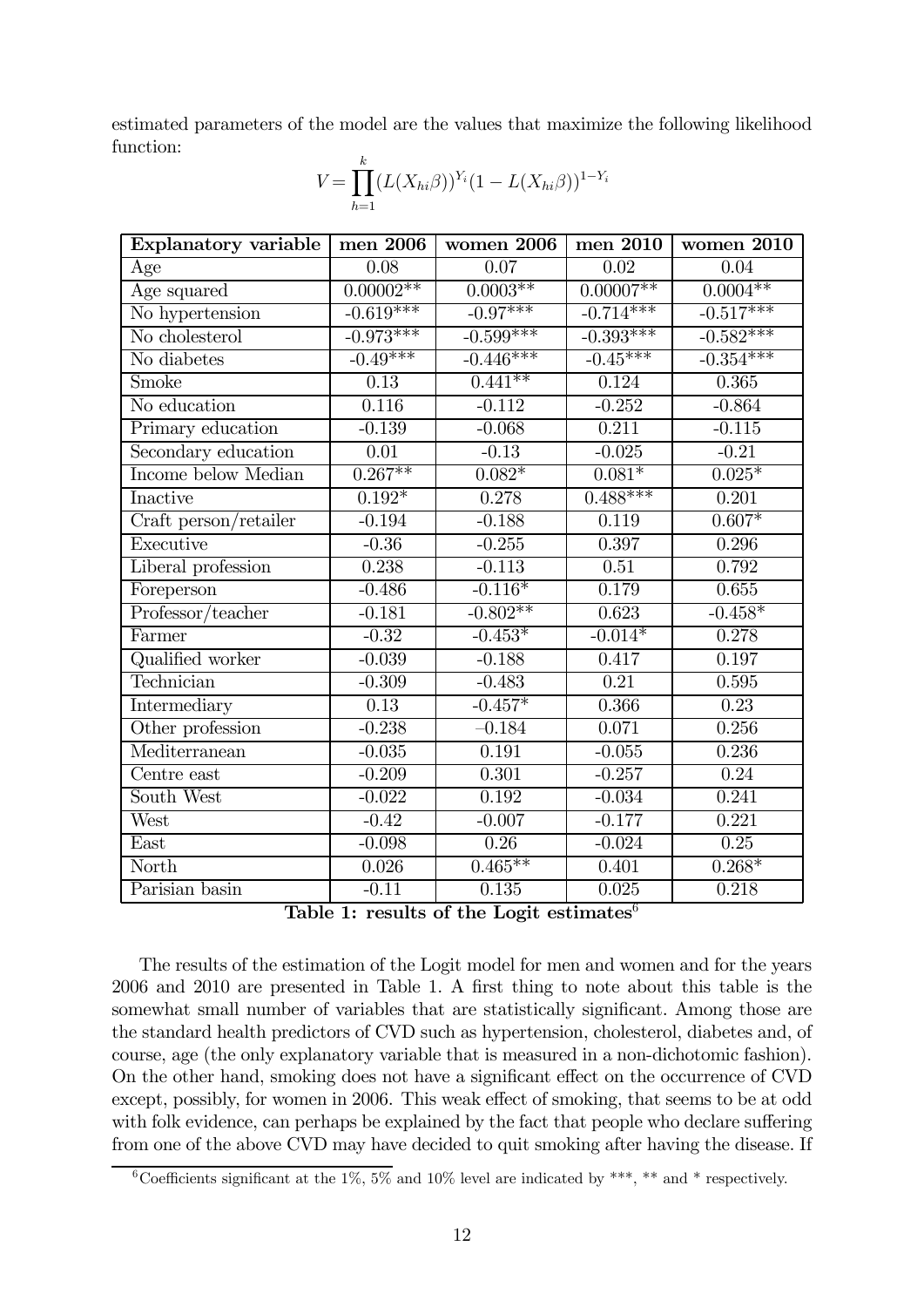this is the case, it is possible that this inverse causality (having a CVD induces quitting smoking) mitigates the more conventional causal effect that smoking can have on the occurrence of CVD. The stronger impact that smoking seems to have on the occurrence of CVD among women than among men is in line with recent epidemiological evidence (see e.g.Huxley and Woodward (2011)). Somewhat surprisingly, the education level (the reference being a post-secondary education) does not seem to have a significant effect on the occurrence of CVD. Perhaps this is due to the fact that education is highly correlated with income, which do have a significant effect on the occurrence of CVD. Indeed, the fact of having an income below the median increases significantly the occurrence of having a CVD for both males and females in the year 2006 and 2010. Less strong -notably for women - but nonetheless significant, is the impact of being professionally inactive on the CVD risks. It is interesting to notice that the strong effect of professional inactivity on the occurrence of CVD observed for men does not seem to be present for women. The professional status of the individual - the reference being an unqualified worker - does not seem to explain significantly the occurrence of CVD. The few exceptions to this are the fact of being a farmer (which significantly protects 2006 men against CVD) and the fact of being a professor or a teacher (which significantly reduces the occurrence of CVD among women for the two years). One can also observe the occasional (and mild) effect of being a Craft or a fore person for women in one of the two years. The place of residence of the person (the reference being the Paris metropolitan area) does not seem either to affect significantly the occurrence of cardiovascular disease, with the noticeable exception of the North region for women (who is an important predictor of the occurrence of CVD).

Despite the lack of statistical significance (at least at the 10% level) of some of the explanatory variables, the model performs plausibly. A way to see this is to use the estimated values of the parameters provided in Table 1 to assign to every individual of the sample his or her probability of suffering from a CVD, as a function of his/her characteristics, using formula (10) (applied to the estimated values of the vector of parameters  $\beta$ ). The relationship that is thus estimated between the probability of getting a CVD for a representative individual of a given type and his/her age is represented on Figure below for active non-smoking men and women that are free from hypertension, high cholesterol and diabetes, whose income is below the median, who live in the North region and who are qualified workers. As can be seen, the probability of getting a CVD, increases nonlinearly with age, with a net convex inflexion taking place in the mid forties, and a net concave inflexion happening in the mid or late eighties (the probability of getting a CVD while staying alive ceases to increase above ninety). An interesting feature of Figure 2 is that the probability of suffering from CVD at any given age seems higher for women than for men when one controls the other characteristics (including of course the risks factors such cholesterol, hypertension, diabetes and (non) smoking). How can this be reconciled with the fact, shown in Figure 1, that the average probability of suffering from CVD is higher for men than for women ? Simply by noting that men tend to be more exposed to major risks factors such as diabetes, cholesterol and high blood pressure than women, while the latter are more prone to suffering from CVD given their risk factors. The Epidemiological literature (see Wenger (2012) for a recent survey) has, indeed, well documented that the cardiovascular consequences of suffering from a metabolic or cholesterol disorders for instance were more severe for women than for men (see Gami, Witt, Howard, Erwin, Gami, Somers, and Montori (2007)). Hence, given risks factors and age, northern French women appear to be more at risk to suffer from a CVD than men of the same age with the same risk factors.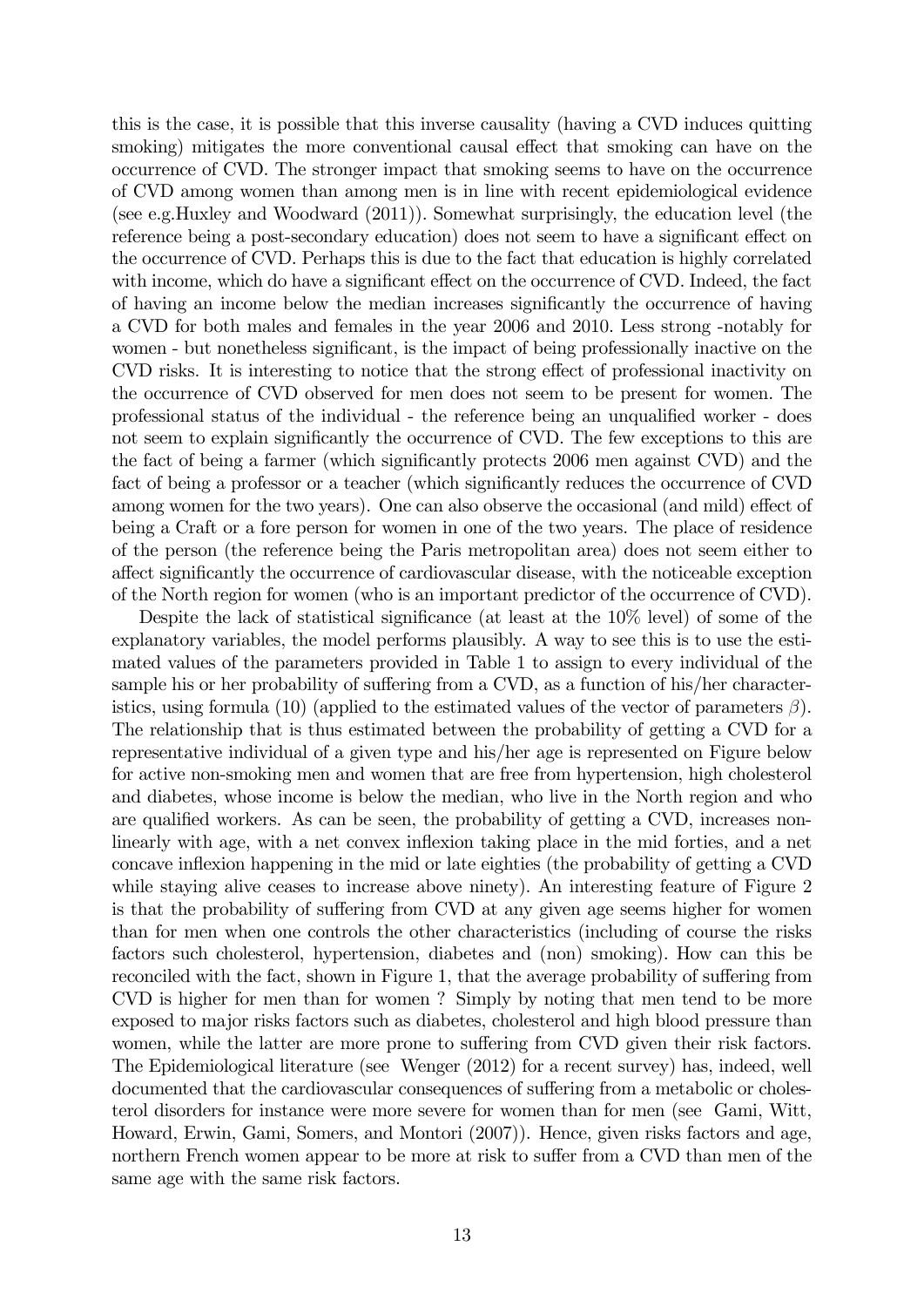

Figure 2: Individual probability of having a CVD for representative men and women of given characteristics.

## 3.3 Comparing Distributions of Exposures to CVD by the SEHA and the SEHP criteria



Figure 3: Expected headcount poverty curves for sick women and men, 2006

Figure 3 shows, for 2006, the expected headcount poverty curves among French Men and Women suffering from a CVD. Remember that each of these curves shows the expected probability, for an individual in the corresponding population, to be both sick and weakly poorer than the poverty line indicated on the horizontal line. As can be seen, for sufficiently low poverty lines, this probability is higher for women than for men (who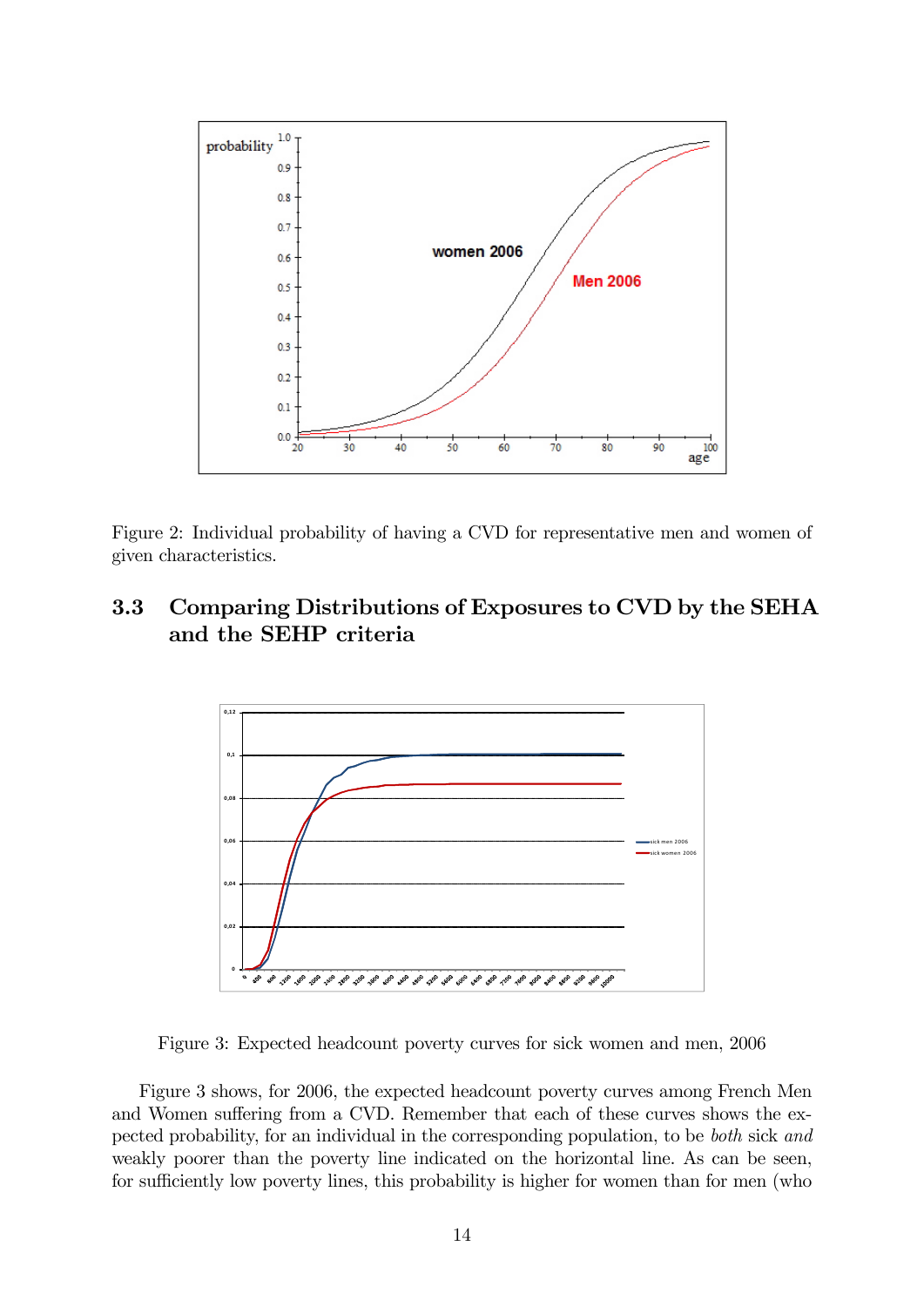

Figure 4: Expected headcount poverty curves in the total population of men and women, 2006

tend to be overall poorer than men). However, when the poverty line becomes sufficiently large (somewhere near 1500 euros a month), the probability of being both poor and sick becomes larger for men than for women. Hence, the expected headcount poverty curves cross at that poverty line. The reason for this is the fact, indicated in Figure 1 above, that the overall probability of suffering from a CVD is larger for men than women. This fact is recalled to our attention in Figure 3 where each of the two curves reaches a plateau (for a large enough poverty line below which everybody is poor) corresponding to the total probability of suffering from a CVD. Figure 4 shows the expected headcount poverty curves for the total population of men and women. As can be seen, the curve for men tends to lie everywhere below that for women. This reflects the fact that, in the whole population - made of those who suffer from a CVD and those who do not - a higher fraction of women than men lies below any poverty line. As the SEHP criterion requires the absence of crossing among any of the two pairs of curves of Figures 3 and 4, we conclude therefore that men and women's exposures to CVD risks were non-comparable in 2006. The same conclusion can be obtained from the examination of Figures 5 and 6 who show the same curves for the year 2010. The qualitative conclusion of absence of dominance of one gender over the other is also obtained for that year from the fact that the two expected headcount poverty curves for men and women sufferers (shown in Figure 5) cross (while no such crossing is obtained for the total headcount poverty curves). Notice however that the crossing of the two curves in Figure 5 for 2010 is less radical than what it was in 2006. Indeed, for a wide spectrum of income poverty lines, the probability for a women to have an income below this line and to be affected by a CVD is significantly smaller than what is for men. This reflects the somewhat important improvement that women have experienced, over the period 2006 - 2010 in their exposure to CVD risks as compared to men.

As shown on Figures 7 and 8, the SEHA dominance criterion does not provide any help in obtaining more conclusive verdict on this matter. These figures depict indeed, for the years 2006 and 2010 respectively, the probability of being both more affluent than any income level shown on the horizontal line *and* in good health for men and women. Clearly, for low enough income level with respect to which everybody is rich, the probability of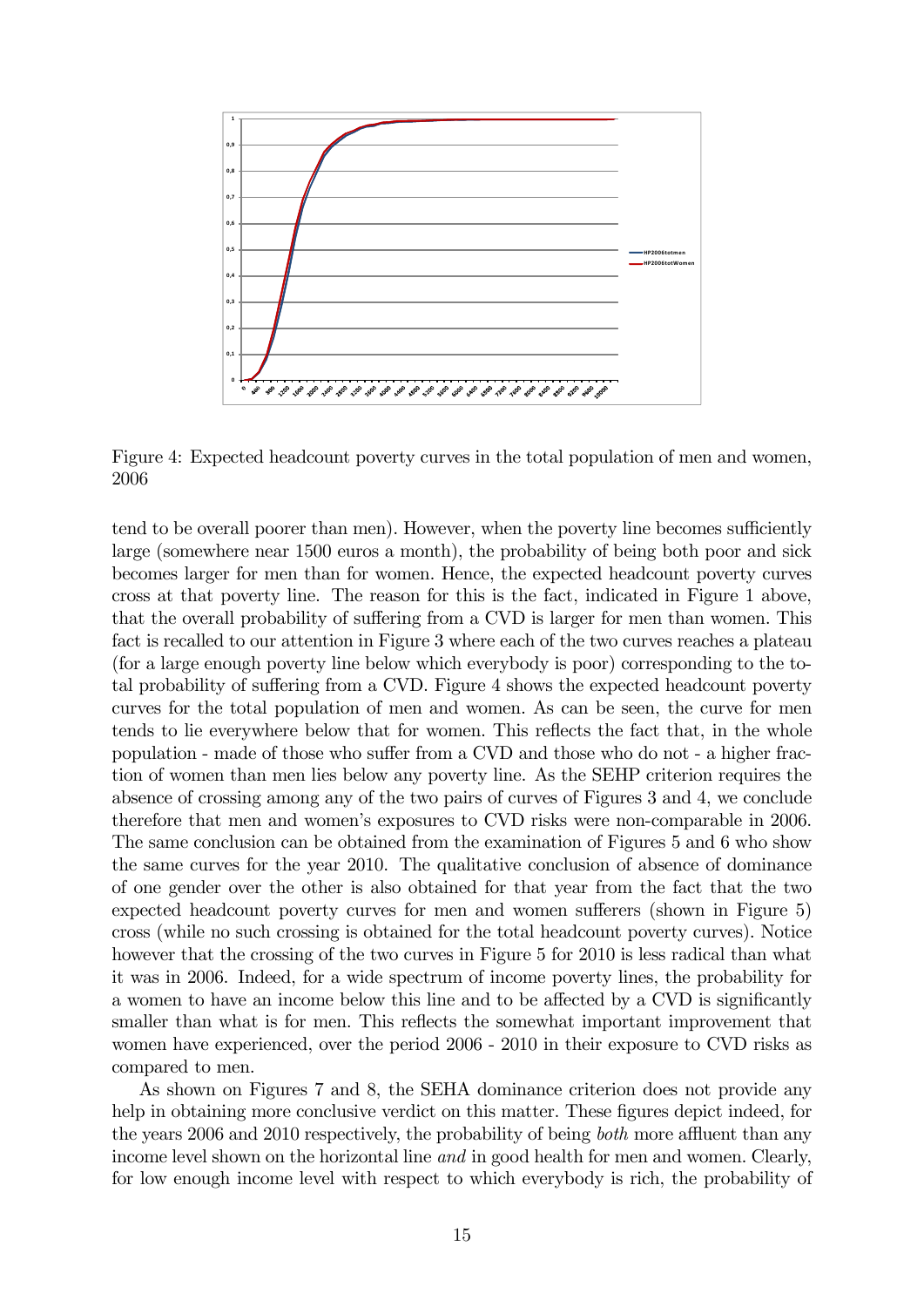

Figure 5: Expected headcount poverty curves for sick men and women, 2010.

being both more affluent than this level and exempt from CVD coincides with the overall probability of being exempt from CVD, that is larger for women than for men for the two years. Hence the female curves of Figures 7 and 8 are above the male one for low enough affluence line. When the affluence line becomes larger than, roughly, 800 euros a month, the probability of being both richer than this line and exempt from cardiovascular disease becomes larger for men than women. Albeit this may not be well visible on the figures due to the convergences of the two curves for large affluence line, there happens to be another crossing for large affluence lines (somewhere above 5800 euros a month). Hence, if the affluence line is sufficiently large, women are more likely to be both richer than this line and exempt from cardiovascular diseases then men. Since Figures 4 and 6 have already shown that French men face a lower overall probability of having an income lower than any poverty line than French women (irrespective of health), there is no need to check for the crossing (or not) of the two overall affluence curves as theoretically required by inequality (7).

Hence, it happens that men and women's exposures to risk can not be compared by our criteria. There are VNM preferences represented by functions in the class  $\mathbb{U}^+ \cup \mathbb{U}^$ defined above, which, if aggregated by a Paretian VNM and anonymous ethicist, would lead to the conclusion that the distribution of CVD is better among women than among men while there are some VNM preferences in the class for which the opposite conclusion holds. A way of reducing such disagreements would be to reduce the class of possible VNM preferences considered by the ethicist. For instance, Gravel and Tarroux (2015) have considered a subclass of U<sup>−</sup> made of VNM preferences that also exhibit risk aversion that is decreasing with respect to health. They have identified an operational dominance criterion that coincides with the unanimity of judgements made on this restricted class that they called sequential expected poverty gap dominance. Would such a criterion, that is more discriminatory than the SEHP one, be helpful here in ranking conclusively the distributions of CVD risk of men and women ? The answer to this question is negative. The reason for this is that even the more discriminatory sequential expected poverty gap criterion requires, among other things, that total poverty irrespective of the health state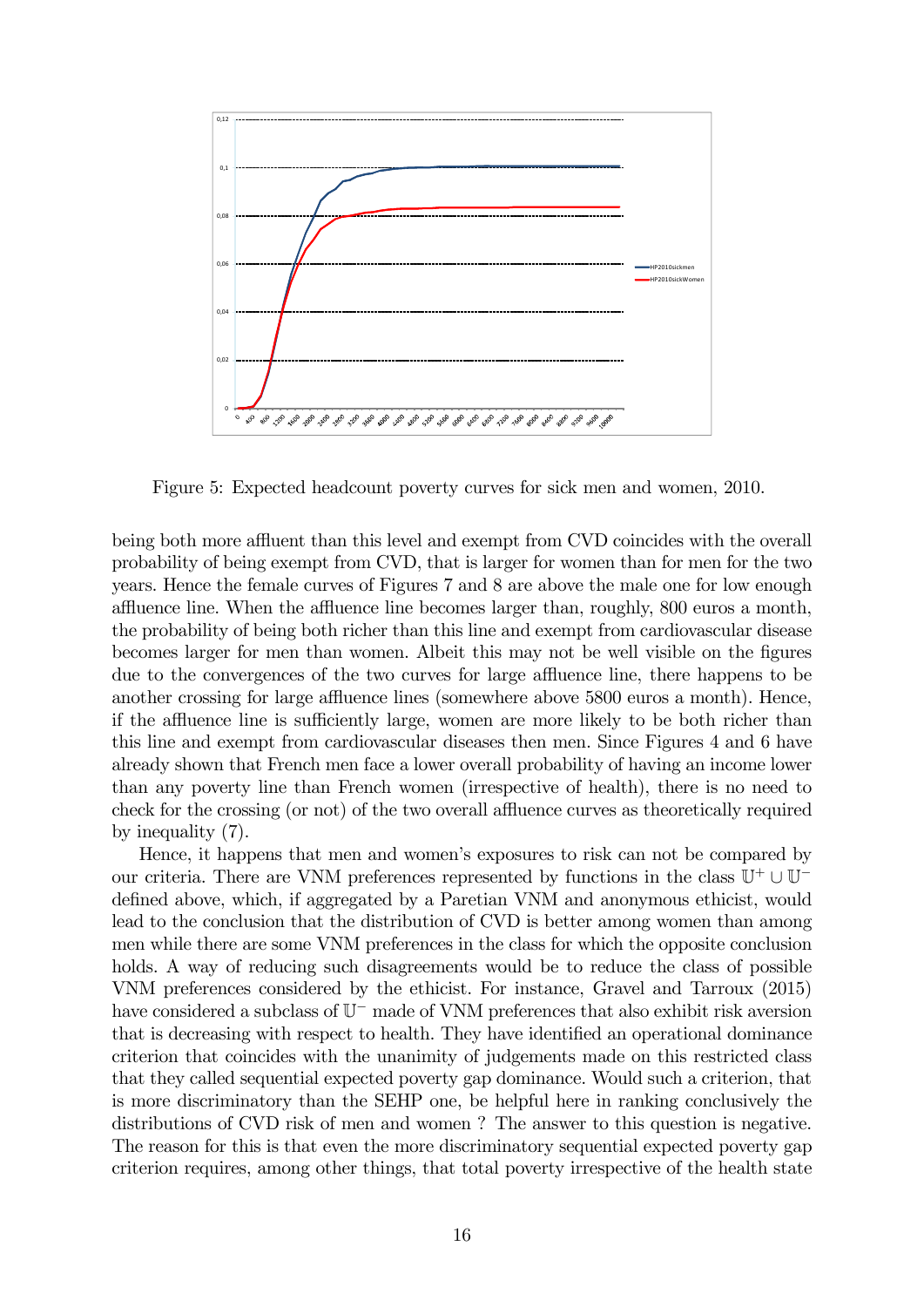

Figure 6: Expected headcount poverty curves in the total population of men and women, 2010.

(measured by the poverty gap or the headcount) be smaller in the dominating distribution than in the dominated one for all poverty lines. It also requires that the overall probability of suffering from a CVD irrespective of income be smaller in the dominating distribution than in the dominated one. For men and women, these two requirements work in opposite directions. Women have an overall probability of suffering from CVD irrespective of their income lower than men, but, irrespective of their health state, they suffer from more income poverty then men.

It happens, however, that women's exposures to CVD risks have unquestionably improved over the period 2010 as per the SEHP criterion, while no such improvement has been observed for men. Consider indeed Figure 9, showing the probability for a woman of both suffering from a CVD and having an income lower than any poverty line for the two years 2006-2010. As can be seen, the 2010 curve lies everywhere below that of 2006. Hence, no matter what is the poverty line, it is less probable for a woman in 2010 to suffer from a CVD and being poor than it was in 2006. Consider now Figure 10, which shows the headcount poverty curves of women irrespective of the health state for the two same years. Again - but perhaps less clearly due to the proximity of the two curves - no matter what is the poverty line, the fraction of women who are poor for that poverty line is lower in 2010 than 2006. Hence, the distribution of CVD risks among women has unquestionably improved on the period 2006-2010 for the SEHP. This means that all NM and anonymous ethical evaluation of the French women exposures to CVD risks that respect - in the Pareto sense - individual VNM preferences represented by a function in the class U<sup>−</sup> individuals will conclude in an improvement of their exposures over the period 2006-2010. This unanimity actually extends to VNM preferences represented by a function in the class  $\mathbb{U}^+$ , as shown on Figure 11. Indeed, the expected fraction of women who are both exempt from CVD and richer than any affluence line has increased over the period.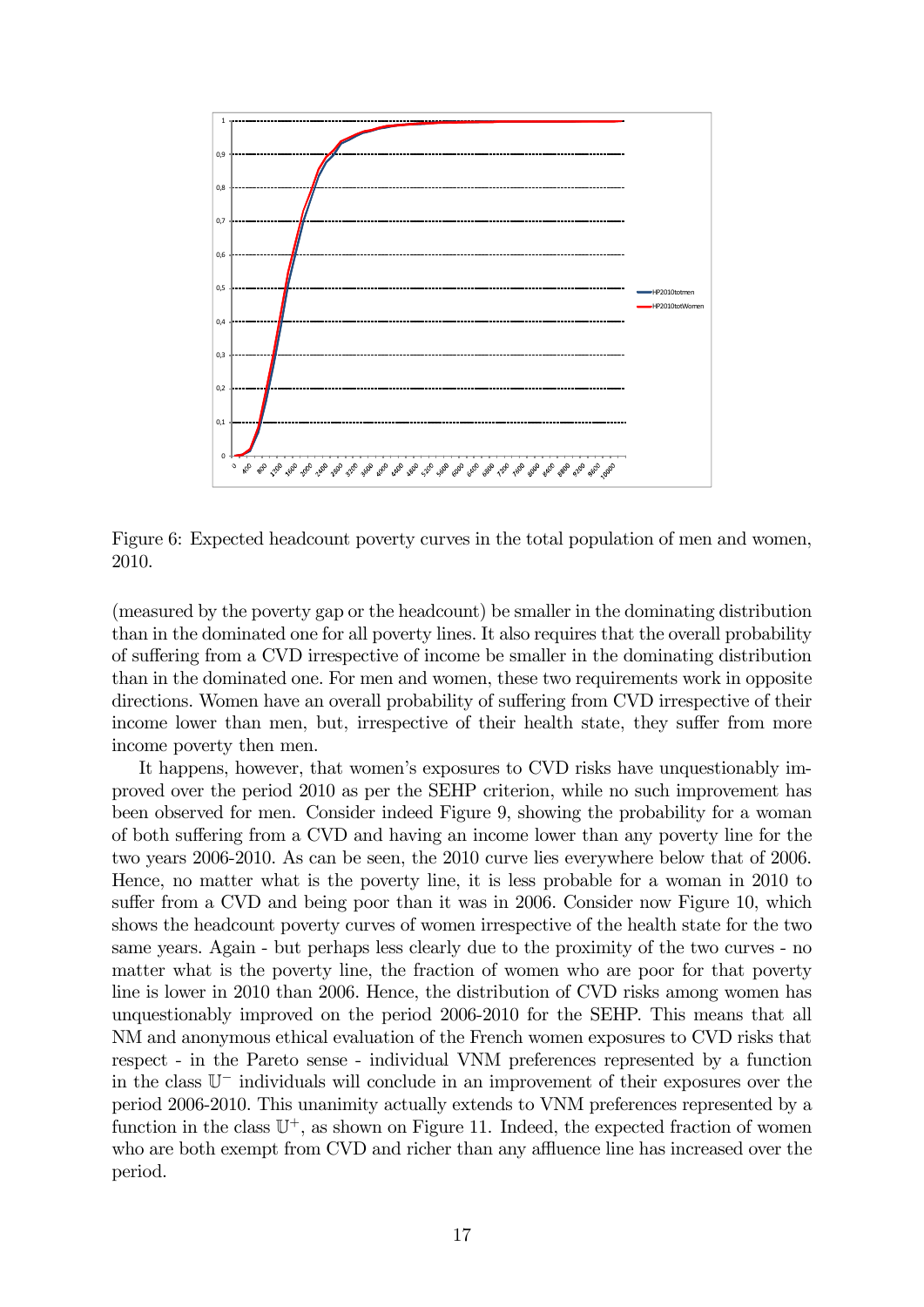

Figure 7: Expected affluence curves for healthy men and women, 2006

This improvement in women's exposure to CVD risks has not been observed for men, as shown on Figure 12. Indeed, as indicated on this figure, the expected fraction of the male population who is suffering from CVD and who is poor has gone down between 2006 and 2010 for poverty lines below 2000 euros or so. However the reverse conclusion holds when one considers larger poverty lines. Indeed, for sufficiently large poverty lines, the probability for a men of being both sick and having an income below the line is larger in 2010 than in 2006. This results from the fact that the average overall probability of getting a CVD has gone up for males on the period 2006-2010, so that, at a sufficiently large poverty line with respect to which all males are considered "poor", the probability of suffering from a CVD becomes indeed larger in 2010 than in 2006. It is important to notice that this absence of improvement in men' exposure to CVD result essentially from this (somewhat surprising) deterioration in men cardiovascular health that seems to have taken place over the period. Indeed, as indicated on Figure 13, the overall economic situation of French men - irrespective of their health - has increased over the period since the fraction of poor men is lower in 2010 than in 2006 for any conceivable income poverty line. Hence, and contrary to what was observed for women, the recent evolution of men' income and men' probabilities of getting a CVD have worked in opposite direction. Just like women (see Figure 10), men have seen an improvement in their economic situation on the period 2006-2010 as indicated by the non-crossing of their total headcount poverty curves shown in Figure 13. However, and contrary to women, men have, in average, seen a reduction in their protection against the probability of suffering from a CVD. Hence men have not improved over the period while women did. This conclusion would not be affected by considering the SEHA criterion that would have been subjected to the very same "veto power" of the deterioration, on the period 2006-2010, in men' cardiovascular health.

It is important to notice that both the SEHP and the SEHA criteria provided the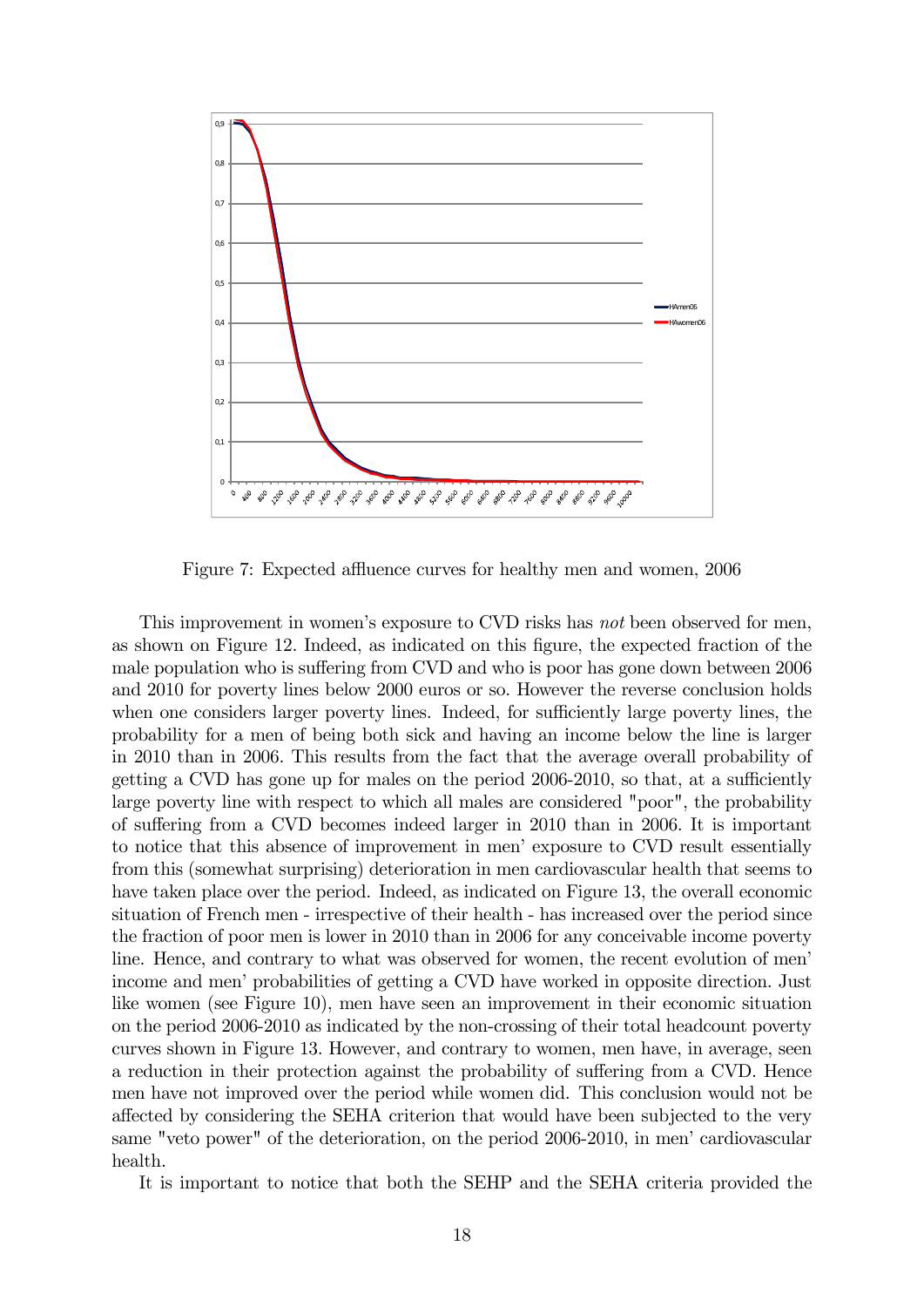

Figure 8: Expected headcount affluence curves for healthy men and women, 2010.



Figure 9: Expected headcount poverty curves among sick women, 2006-2010.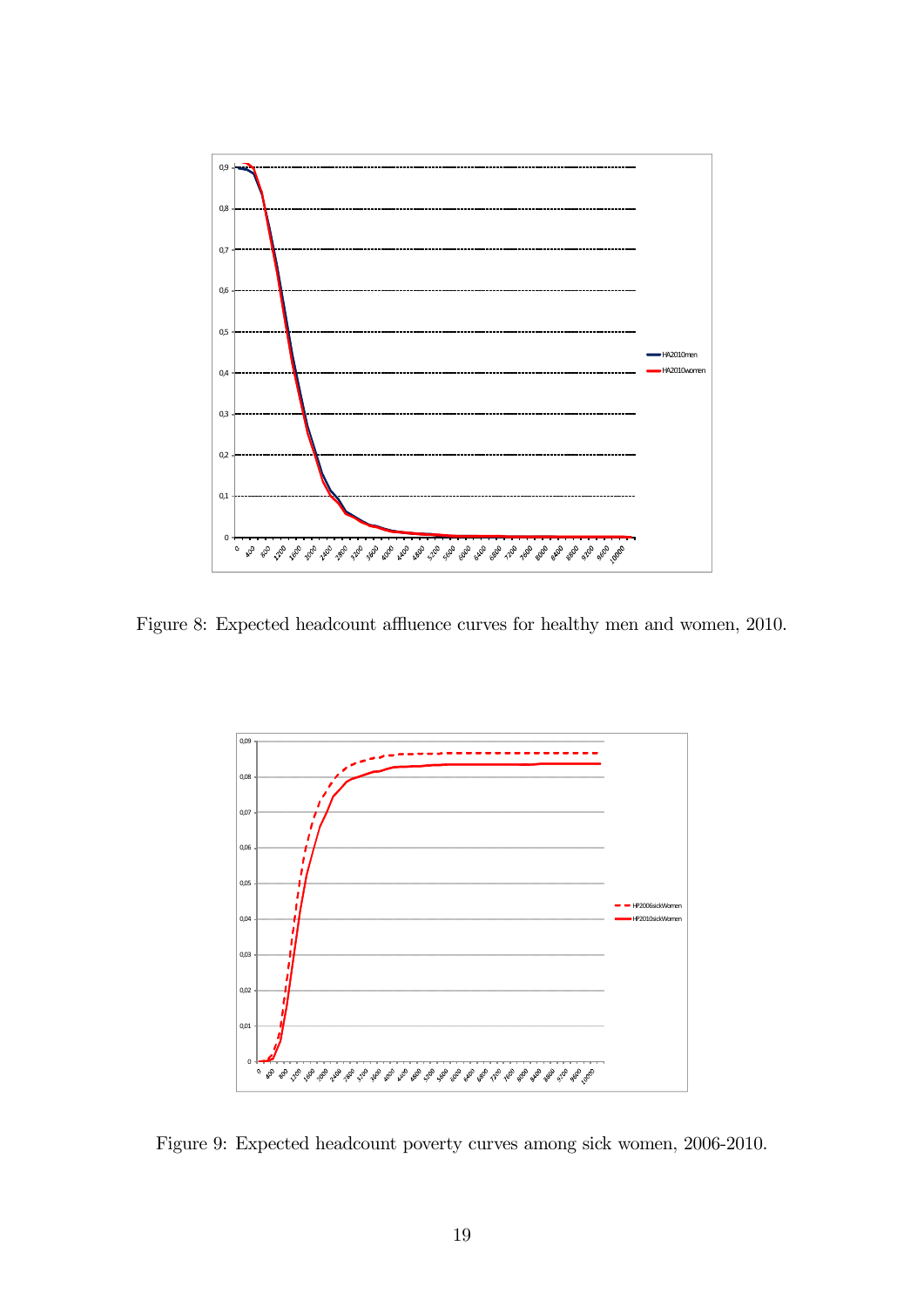

Figure 10: Expected heacount poverty curves for all women, 2006-2010.



Figure 11: Expected affluence curves among healthy women, 2006-2010.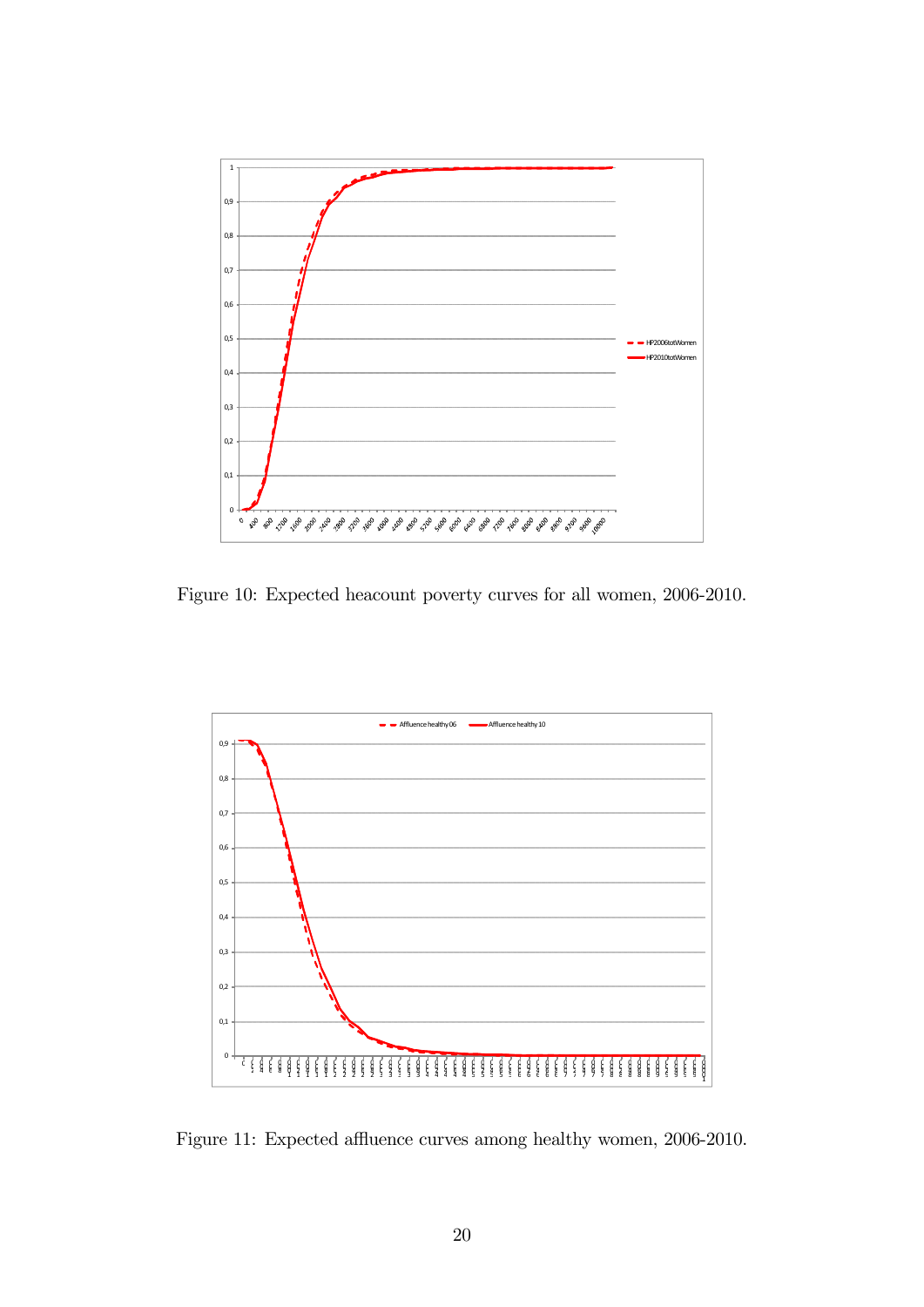

Figure 12: Expected headcount poverty curves for sick men, 2006-2010.

same clear verdict of an improvement in women protection against CVD risks. Since, as established in Theorems 1 and 2, the two criteria differ only by the assumption they make on the cross-health state variation of the marginal utility of income, we conclude that, for cardiovascular risks among women in France observed on the 2006-2010 period, this assumption does not matter. We view this as an additional indication of the robustness of the improvement of women cardiovascular health over the period.

## 4 Conclusion

This paper has examined the recent evolution of French men and women's exposures to CVD risks in relation to their economic situation from an explicit and robust normative point of view. It has done so by means of new dominance criteria obtained from a general approached introduced in Gravel and Tarroux (2015). In this approach, SRS - such as individuals' exposures to CVD diseases - are appraised from the view point of an ethical analyst who has VNM preferences, who treats individuals situation symmetrically, and who respects individuals' preferences for risks that are also assumed to be of VNM type and selfish (i.e. individuals only care about the consequence of the risky situations that affect them). By virtue of the famous Harsanyi (1955) aggregation theorem - and more specifically of a version of it due to Weymark (1993) - any such ethical analyst must compare these SRS on the basis of the sum of the individuals' expected VNM utility functions representing individuals' preferences that must be - thanks to the anonymity requirement - identical. This paper has proposed two operational criteria, each of which coinciding with the unanimity of such ethical analysts taken over a large class of individual VNM utility function. The first criterion, first proposed in Gravel and Tarroux (2015), coincides with the ranking of SRS that would be agreed upon by all ethical analysts who assumes that the individual's VNM utility function is increasing with respect to income and health, and prefers, at a given income level, receiving an additional income in a bad health state than a good one. This criterion, called Sequential Expected Headcount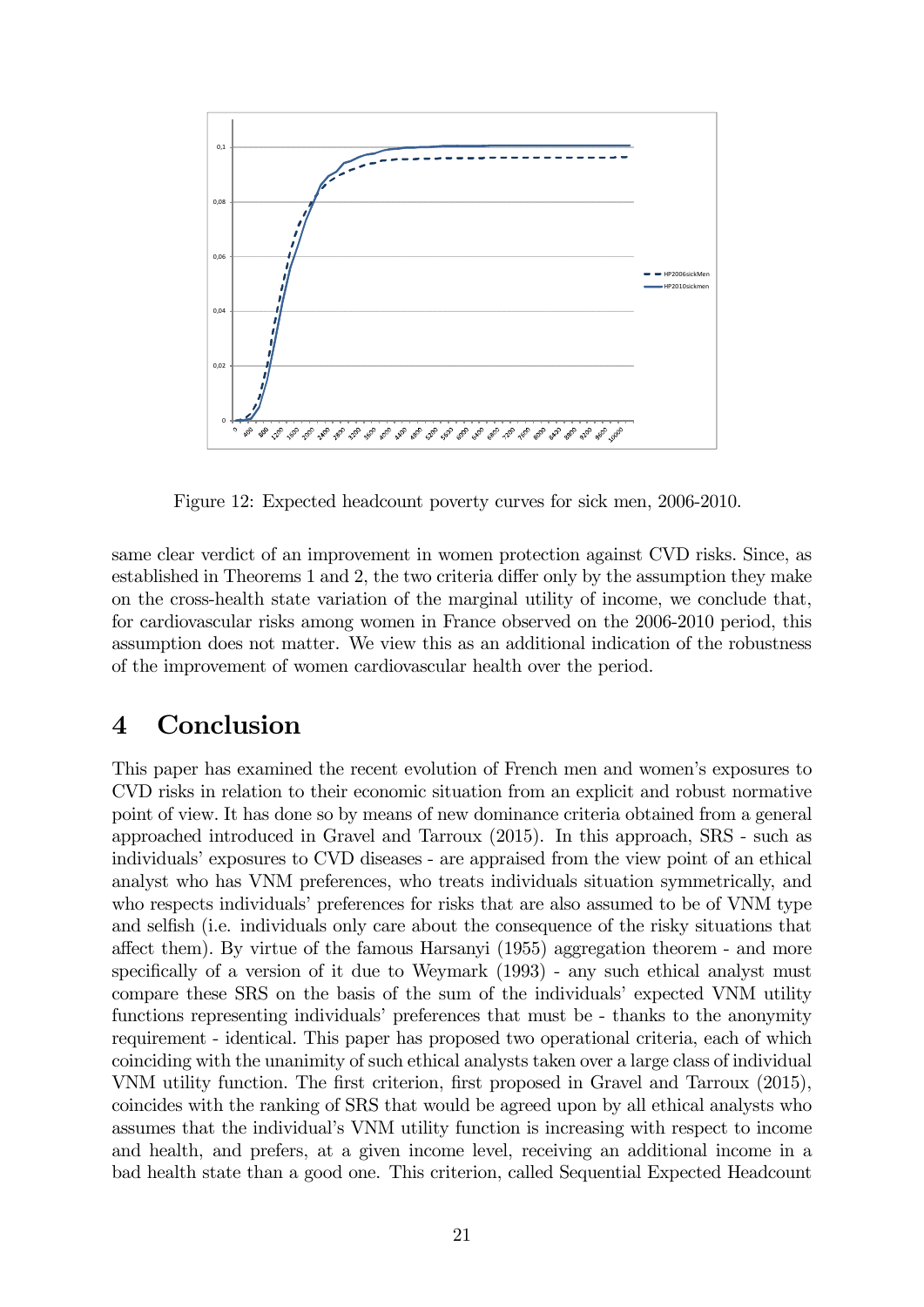

Figure 13: Headcount poverty curves in the total male population, 2006-2010.

Poverty (SEHP) dominance, requires that the expected fraction of the population that is both poorer and in a worst health state than any income poverty line and targeted health state be lower in the dominating SRS than in the dominated one. The second criterion, proposed for the first time in this paper, coincides with the unanimity of such ethical analysts who assume that individuals prefer, at a given income level, receiving the additional income when healthy than when ill. This criterion was called Sequential Expected Headcount Affluence (SEHA) in this paper. It works somewhat like the SEHP, but by focusing on affluence (e.g. having an income above some line) rather than poverty. Specifically, this criterion requires that the expected fraction of the population that is both richer and healthier than any income poverty line and health level be larger in the dominating distribution than in the dominated one.

We have put these two criteria to work by examining the exposures to CVD risks among French men and women over the period 2006-2010, based on the French EPS survey data, that provide detailed information on the health and income of a somewhat sizeable fraction of the French adult population. The first step of this exercise has been the assignment, to each individual of the sample, of a probability of getting a CVD based on his/her observable characteristics, on the basis of the estimation of a Logit model. Given this assignment, we have compared the distributions of exposures to CVD among men and among women on the period 2006-2010 by means of the two criteria.

Two main lessons have been obtained from these comparisons. The first is that the overall exposure to CVD risks of men and women can not be compared by any of our criteria. The reason for this lack of conclusiveness is clear enough. Women face, in average, a lower CVD risks then men while they are, at the same time, submitted to a larger poverty (or to a lower affluence). These two effects simply counteract each other, and this counteraction leads to an absence of conclusiveness of our two dominance criteria. The second lesson is that women exposures to CVD risks have unquestionably improved over the period 2006-2010 while no such improvement has been recorded for men. In view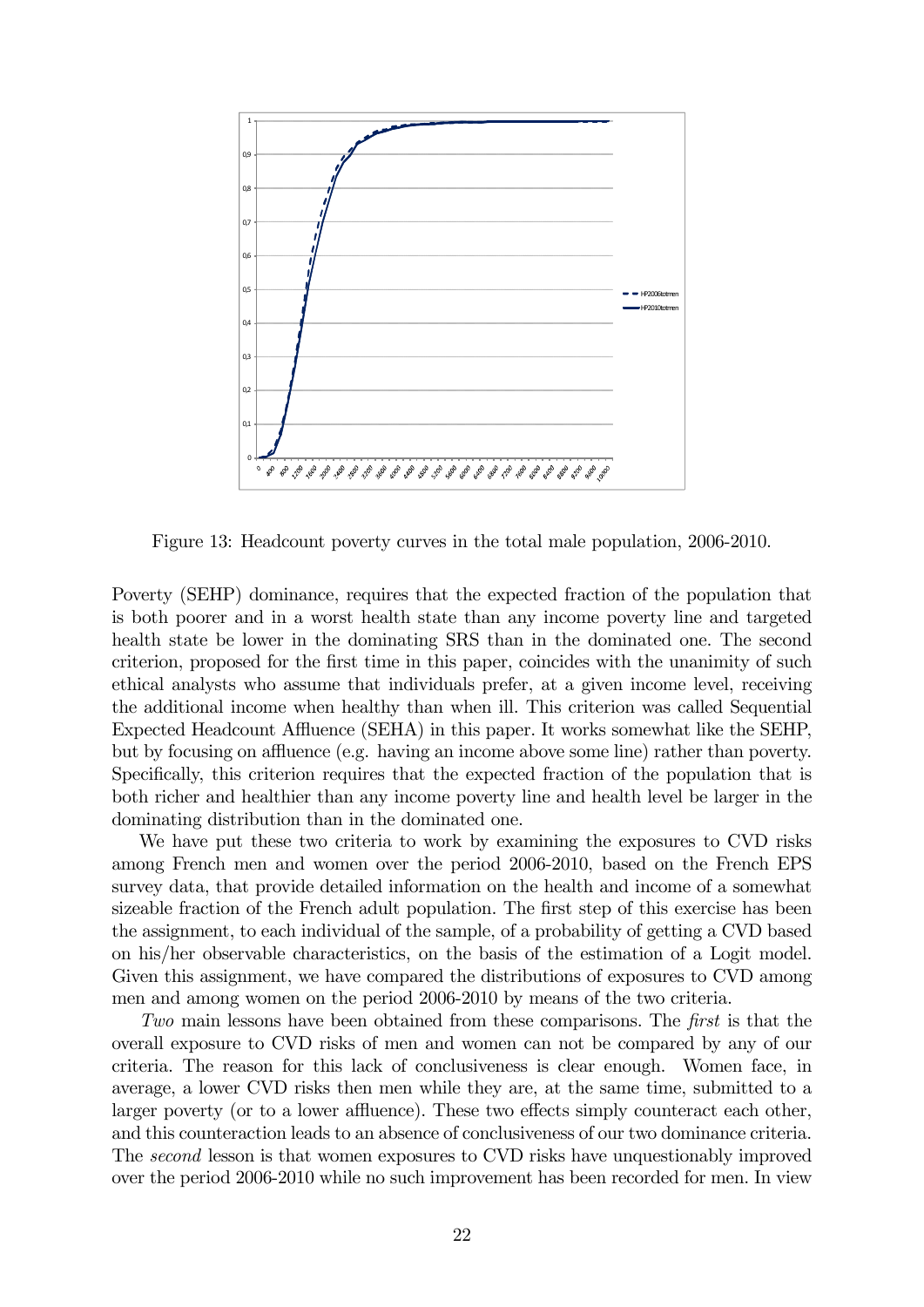of the difficulty of obtaining the large unanimity of VNM individual preferences that is associated to our criteria, we interpret our conclusion for women to be somewhat strong. Indeed, any Paretian, symmetric VNM ethical analyst who assume that VNM individuals prefer more income to less (given health) and a better health to a worse (given income), and who assume that the benefit of receiving an additional euro is either decreasing (if the SEHP criterion is used) or increasing (with SEHA) with respect to health would conclude in the improvement of French women exposure to CVD risks over that period. We believe this to be good news from the view point of women's public health. Unfortunately, no such clear and robust improvement has been observed for men. because of the deterioration in men's protection against the risk of CVD observed between 2006-2010.

While we believe these empirical results, and the illustration of our ethical methodology that they provide, to be of some interest, we are aware of many limitations of the analysis,. One of them concerns the Logit estimate of the probability of obtaining a CVD, which could be improved to some extent. Another concerns the definition of the CVD that is somewhat large and, as a result, covers heterogenous forms of medical conditions (infarction, arrhythmia, stroke, etc.). This "large" definition of CVD results from our desire to have a sufficiently important fraction of the population concerned by the disease for the Logit estimation to perform well. It is obviously very difficult to estimate a Logit model if the dichotomous phenomenon that is explained concerns a too small fraction of the population. A somewhat related limitation of our analysis is its dichotomous aspect "ill-healthy". It would have been interesting to consider a more fine-grained distinction of health states (say extremely severe, severe, mildly severe, non-severe, and perfect health). But of course, doing this would have required us to enter into the details of distinguishing between the medical conditions of the individuals and to assess whether, say, having a myocardial infarction is a worse medical condition than having had stroke. Another important limitation of our analysis, as applied to CVD risks, is to neglect the death that often results from these diseases. The risks that we have covered are the risk of suffering from a CVD while remaining alive. These risks are perhaps not the most important ones. For instance, it was observed above that men's probabilities of getting a CVD has increased a bit between 2006 and 2010. Is this indicative of a deterioration of the overall men's cardiovascular health ? Perhaps not, if this increase in the probability of both being alive and suffering from a CVD is the result of a corresponding reduction in the probability of dying from a CVD. Yet our data do not provide any clue to answer this question in one way or another.

A last set of limitations concern, perhaps, the criteria themselves. For one thing, they are very incomplete, as shown by their inability to provide definite conclusion on whether or not there is a gender gap in terms of exposures to CVD risks. Can we make them "more complete"? We certainly can, but at the cost of making additional, and more controversial, assumptions on individual's VNM preferences. Some of these assumptions, like risk aversion or, as considered in Gravel and Tarroux (2015), the assumption that risk aversion be decreasing with respect to health, may be somewhat acceptable. When combined with the assumption that the benefit of an additional income is decreasing with health, these assumptions give rise to a new dominance criterion - sequential expected poverty gap dominance - that is more discriminatory than the SEHP criterion considered in part here. Yet, applying this criterion to men-women's comparison would have not been enough to yield definite conclusion. The reason for this is the opposite directions in which the two main forces of the risks exposures of men and women are pushing to. On the one hand, men are exposed to a larger probability of suffering from CVD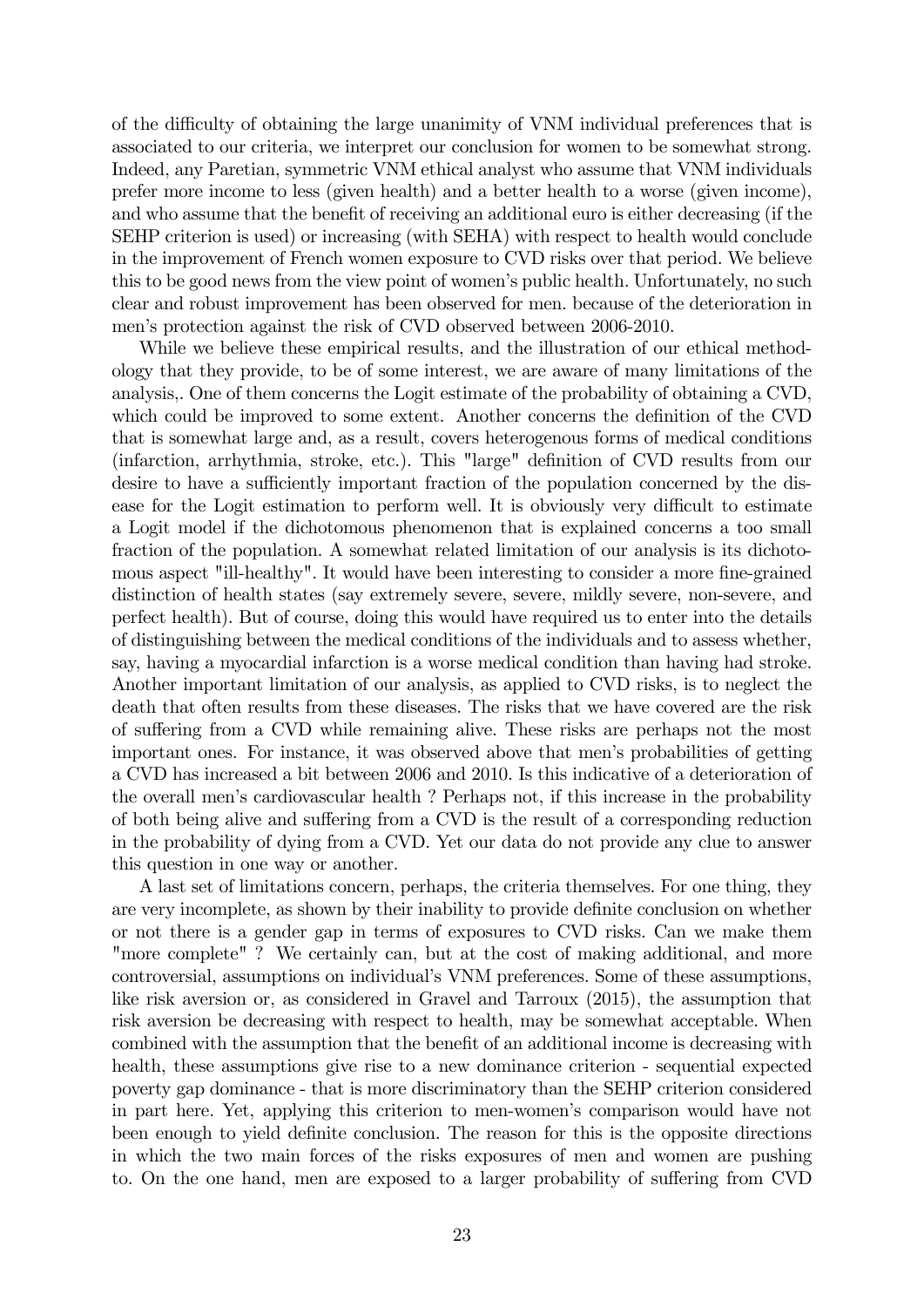than women and this immediately prevents them from dominating women. On the other hand, the distribution of income among men dominates that among women at the first order of stochastic dominance, and this immediately prevents women to dominate men. Obtaining a clear cut ranking of men and women on this front would therefore require one to make very precise - and therefore inevitably controversial - assumptions on the relative importance of health and income as determinant of individuals' attitude to risk. We have chosen in this paper to avoid entering in this direction.

### A Proofs

#### A.1 Proof of Proposition 1

By Theorem 2 in Weymark (1993), and after noticing that the condition called "independent prospects" by this author is satisfied herein if  $(\succsim_1, ..., \succsim_n)$  are selfish VNM individual preferences that are not universally indifferent, one concludes in the existence of  $n$  strictly positive (thanks to the strong Pareto principle) numbers  $\lambda_1, ..., \lambda_n$  such that:

$$
p \succsim q \Leftrightarrow \sum_{i \in N} \lambda_i \sum_{x \in \mathbb{X}} p_x U_i(h_i^x, y_i^x) \ge \sum_{i \in N} \lambda_i \sum_{x \in \mathbb{X}} q_x U_i(h_i^x, y_i^x) \tag{11}
$$

Define the function  $\Phi_i : \Omega \times \mathbb{I} \to \mathbb{R}$  by  $\Phi_i(h, y) = \lambda_i U_i(h, y)$  for every  $(h, y) \in \Omega \times \mathbb{I}$  and write condition  $(11)$  as:

$$
p \succsim q \Leftrightarrow \sum_{x \in \mathbb{X}} p_x \sum_{i \in N} \Phi_i(h_i^x, y_i^x) \ge \sum_{x \in \mathbb{X}} q_x \sum_{i \in N} \Phi_i(h_i^x, y_i^x) \tag{12}
$$

By the anonymity condition, one must have, for any two  $(h, y)$  and  $(h', y') \in \Omega \times \mathbb{I}$  and any two social states x and  $x' \in \mathbb{X}$  for which  $(h_i^x, y_i^x) = (h_j^{x'}, y_j^{x'}) = (h, y)$  and  $(h_j^x, y_j^x) = (h_i^{x'}, y_i^{x'}) =$  $(h', y')$  hold for two individuals  $i$  and  $j \in N$  while  $(h_g^x, y_g^x) = (h_g^{x'}, y_g^{x'})$  holds for all remaining individuals  $q$ :

$$
x \sim x' \iff \sum_{k \in N} \Phi_k(h_k^x, y_k^x) = \sum_{k \in N} \Phi_k(h_k^{x'}, y_k^{x'})
$$
  

$$
\iff \Phi_i(h, y) - \Phi_i(h', y') = \Phi_j(h, y) - \Phi_j(h', y')
$$

This equality can only be satisfied for any two  $(h, y)$  and  $(h', y') \in \Omega \times \mathbb{I}$  if the functions  $\Phi_i$  and  $\Phi_i$ , which must also represent individuals *i* and *j*'s preferences over all state-income pairs, are the same (up to a common translation). Hence, one has, for every  $i \in N$  and  $(h, y) \in \Omega \times \mathbb{I}$ .  $\Phi_i(h, y) = U(h, y)$  for some function  $U : \Omega \times \mathbb{I} \to \mathbb{R}$ . Since  $\lambda_i U_i(h, y) = U(h, y)$ , and VNM utility functions represents individual preference up to a positive affine transformation, the result follows (as  $\lambda_i$  is strictly positive), thanks to the definition of  $\pi_i^p(h, y)$  and  $\pi_i^q(h, y)$  provided by expression (2).

#### A.2 Proof of Theorem 1

For the first implication, assume that  $p \succsim_{U_1} q$ . Then, the inequality:

$$
\sum_{i \in N} \sum_{h \in \Omega} \sum_{y \in \mathbb{I}} \pi_i^p(h, y) U(h, y) \ge \sum_{i \in N} \sum_{h \in \Omega} \sum_{y \in \mathbb{I}} \pi_i^q(h, y) U(h, y) \tag{13}
$$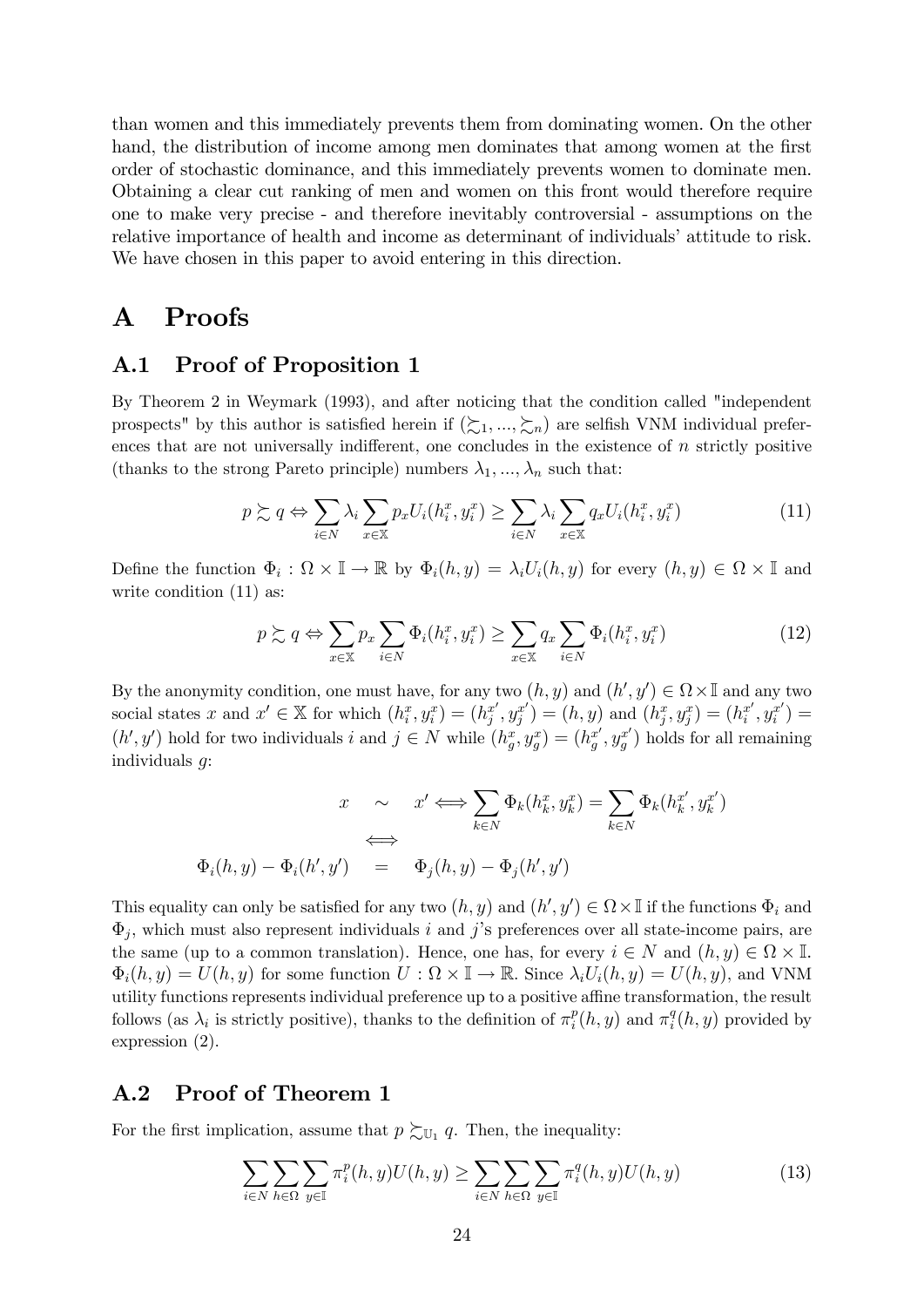holds for every function  $U : \Omega \times \mathbb{I} \to \mathbb{R}$  in  $\mathbb{U}_1$ . Consider, for any  $t \in \mathbb{I}$  and  $k \in \Omega$ , the function  $V^{kt}: \Omega \times \mathbb{I} \to \mathbb{R}$  defined, for any  $(h, y) \in \Omega \times \mathbb{I}$ , by:

$$
V^{kt}(h, y) = 1 \text{ if } y \ge t \text{ and } h \ge k
$$
  
= 0 otherwise

The function  $V^{kt}$  belongs to  $\mathbb{U}_1$  for any  $t \in \mathbb{I}$  and  $k \in \Omega$ . Indeed,  $V^{kt}$  is weakly increasing with respect to  $y$  for any given  $h$ , and is increasing with respect to  $h$  for any given  $y$ . Moreover, for given  $t \in \mathbb{I}$  and  $k \in \Omega$ , consider an arbitrary pair  $\{h, y\} \in \Omega \setminus \{l\} \times \mathbb{I} \setminus \{m\}$ . Nine cases are possible:

(i)  $(k, t) \ge (h + 1, y + 1) \ge (h, y)$ (ii)  $h + 1 > k > h$  and  $t > y + 1 > y$ (iii)  $y+1 > t \geq y$  and  $k \geq h+1 \geq h$ (iv)  $h+1 > h \geq k$  and  $t \geq y+1 \geq y$ (v)  $y+1 > y \geq t$  and  $k \geq h+1 \geq h$ (vi)  $(h + 1, y + 1) > (k, t) > (h, y)$ (vii)  $h+1 > h \ge k$  and  $y+1 \ge t > y$ (viii)  $h+1 \geq k > h$  and  $y+1 \geq y \geq t$ (ix)  $(h+1, y+1) > (h, y) \ge (k, t)$ Consider the expression  $[V^{kt}(h, y + 1) - V^{kt}(h, y)] - [V^{kt}(h + 1, y + 1) - V^{kt}(h + 1, y)].$ Depending upon each of these seven cases, this expression writes:

$$
[0 - 0] - [0 - 0] = 0 \text{ (cases (i)-(v))}
$$

$$
[0 - 0] - [1 - 0] = -1 \text{ (case (vi))}
$$

$$
[1 - 0] - [1 - 0] = 0 \text{ (case (vii))}
$$

$$
[0 - 0] - [1 - 1] = 0 \text{ (case (viii))}
$$

$$
[1 - 1] - [1 - 1] = 0 \text{ (case (ix))}
$$

Hence  $[V^{kt}(h, y+1) - V^{kt}(h, y)] - [V^{kt}(h+1, y+1) - V^{kt}(h+1, y)] \leq 0$  and the second inequality (ii) of P1 holds. Thus  $V^{kt}$  belong to  $\mathbb{U}_1$ . Because inequality (13) holds for all functions in  $\mathbb{U}_1$ , one has:

$$
\sum_{i \in N} \sum_{h \in \Omega} \sum_{y \in \mathbb{I}} \pi_i^p(h, y) V^{kt}(h, y) \ge \sum_{i \in N} \sum_{h \in \Omega} \sum_{y \in \mathbb{I}} \pi_i^q(h, y) V^{kt}(h, y)
$$
  

$$
\Leftrightarrow \sum_{i \in N} \sum_{h \ge k} \sum_{y \ge t} \pi_i^p(h, y) \ge \sum_{i \in N} \sum_{h \ge k} \sum_{y \ge t} \pi_i^q(h, y)
$$

as required by (8).

For the other implication, we proceed by decomposing inequality (13) using Abel identity (see for instance (Fishburn and Vickson (1978); eq 2.49)). Doing first the decomposition with respect to the  $y$ -indexed summation operator yields:

$$
\sum_{i \in N} \sum_{h \in \Omega} \sum_{y \in \mathbb{I}} \Delta \pi_i(h, y) U(h, m) - \sum_{t=0}^{m-1} \sum_{y=0}^t \Delta \pi_i(h, y) (U(h, t+1) - U(h, t))] \ge 0 \tag{14}
$$

where, for all  $i \in N$ ,  $h \in \Omega$  and  $u \in \mathbb{I}$ :

$$
\Delta \pi_i(h, y) = \pi_i^p(h, y) - \pi_i^q(h, y)
$$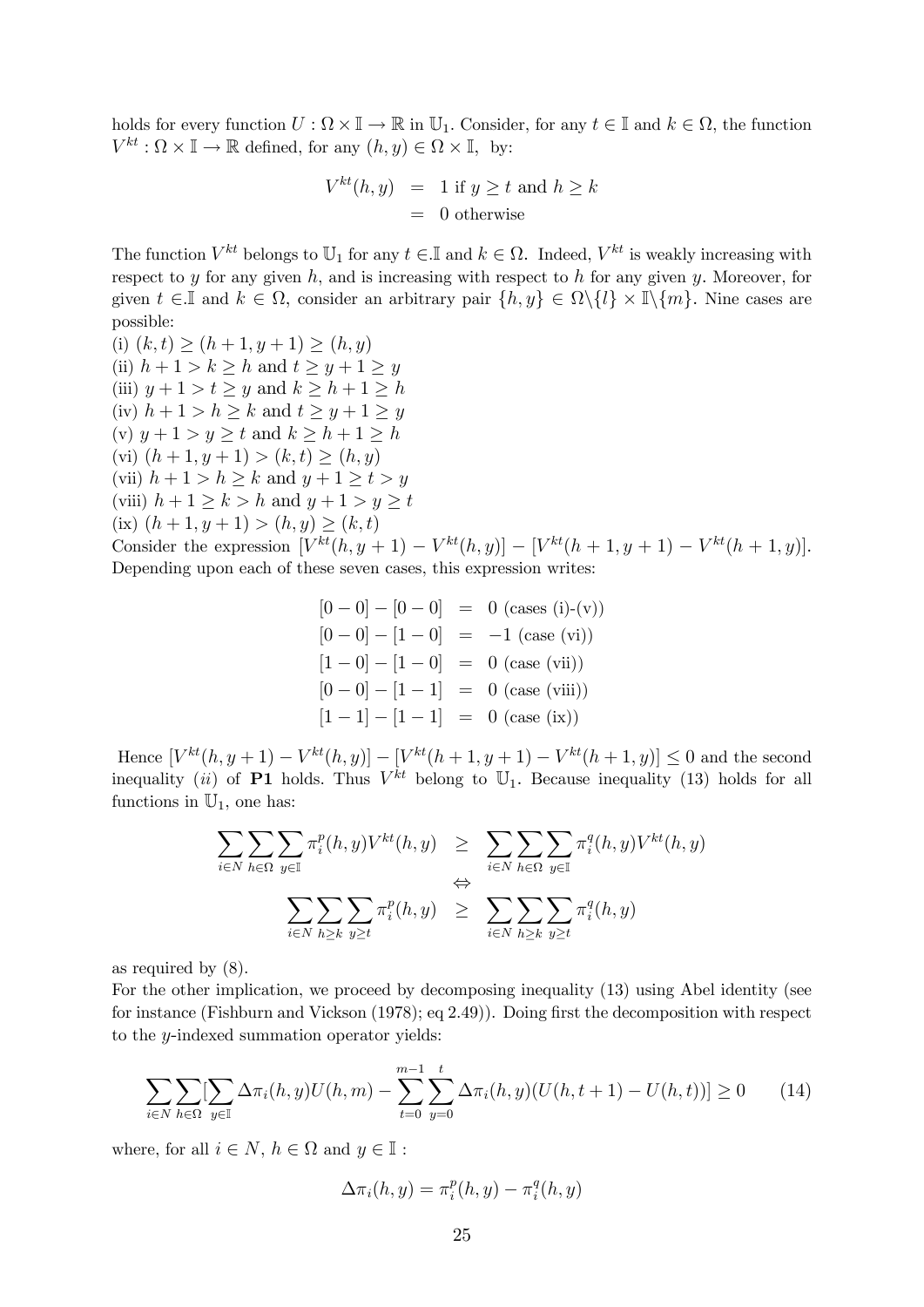Abel decomposing inequality  $(14)$  this time with respect to the h-indexed summation operator yields (after noticing that  $\sum$  $i \in N$  $\overline{\phantom{0}}$  $h \in \Omega$  $\sum$  $y \in \mathbb{I}$  $\Delta \pi_i(y) = n - n = 0$  thanks to (2):

$$
\sum_{i \in N} \left[ -\sum_{k=1}^{l-1} \sum_{h=1}^{k} \sum_{y \in \mathbb{I}} \Delta \pi_i(h, y) (U(k+1, m) - U(k, m)) - \sum_{k=1}^{l} \sum_{t=0}^{m-1} \sum_{y=0}^{t} \Delta \pi_i(h, y) U_l^{\Delta_t} + \sum_{k=1}^{l-1} \sum_{h=1}^{k} \sum_{t=0}^{m-1} \sum_{y=0}^{t} \Delta \pi_i(h, y) (U_{k+1}^{\Delta_t} - U_k^{\Delta_t}) \right] \ge 0
$$
\n(15)

where, for any  $h \in \Omega$  and  $t \in \{0, ..., m-1\}$ , the (upward) difference operator  $U_l^{\Delta_t}$  is defined by:

$$
U_h^{\Delta_t} = U(h, t+1) - U(h, t)
$$

Notice now that, for any strictly positive integer b, and any finite sequence  $\{x_n\}_{n=1}^b$  of b real numbers, one has:

$$
x_b = \sum_{n=1}^{b-1} (x_{n+1} - x_n) + x_1 \tag{16}
$$

Applying (16) to the sequences  $\{U(k+1,t) - U(k,t)\}_{t=0}^m$  and  $\{U_h^{\Delta_t}\}_{h=1}^l$  of inequality (15) enables one to write this inequality (after some manipulation) as:

$$
\sum_{i \in N} \sum_{k=1}^{l-1} \sum_{t=0}^{m-1} [-\sum_{h=1}^{k} \sum_{y \in \mathbb{I}} \Delta \pi_i(h, y) - \sum_{h \in \Omega} \sum_{y=0}^{t} \Delta \pi_i(h, y) + \sum_{h=1}^{k} \sum_{y=0}^{t} \Delta \pi_i(h, y)] (U_{k+1}^{\Delta_t} - U_k^{\Delta_t})
$$

$$
- \sum_{i \in N} \sum_{h=1}^{l} \sum_{y=0}^{m-1} \sum_{y=0}^{t} \Delta \pi_i(h, y) U_1^{\Delta_t}
$$

$$
- \sum_{i \in N} \sum_{k=1}^{l-1} \sum_{h=1}^{k} \sum_{y \in \mathbb{I}} \Delta \pi_i(h, y) (U(k+1, 0) - U(k, 0)) \ge 0
$$
(17)

Observe now that, thanks to (2)

$$
\sum_{i \in N} \sum_{h=1}^{k} \sum_{y \in \mathbb{I}} \Delta \pi_i(h, y) = \sum_{i \in N} \sum_{h=1}^{k} \sum_{y \in \mathbb{I}} (\pi_i^p(h, y) - \pi_i^q(h, y))
$$
  
\n
$$
= (n - \sum_{i \in N} \sum_{h=k+1}^{l} \sum_{y \in \mathbb{I}} \pi_i^p(h, y) - (n - \sum_{i \in N} \sum_{h=k+1}^{l} \sum_{y \in \mathbb{I}} \pi_i^q(h, y))
$$
  
\n
$$
= - \sum_{i \in N} \sum_{h=k+1}^{l} \sum_{y \in \mathbb{I}} \Delta \pi_i(h, y),
$$
\n(18)

Similarly, one has:

$$
\sum_{i \in N} \sum_{h \in \Omega} \sum_{y=0}^{t} \Delta \pi_i(y) = -\sum_{i \in N} \sum_{h \in \Omega} \sum_{y=t+1}^{m} \Delta \pi_i(y) \tag{19}
$$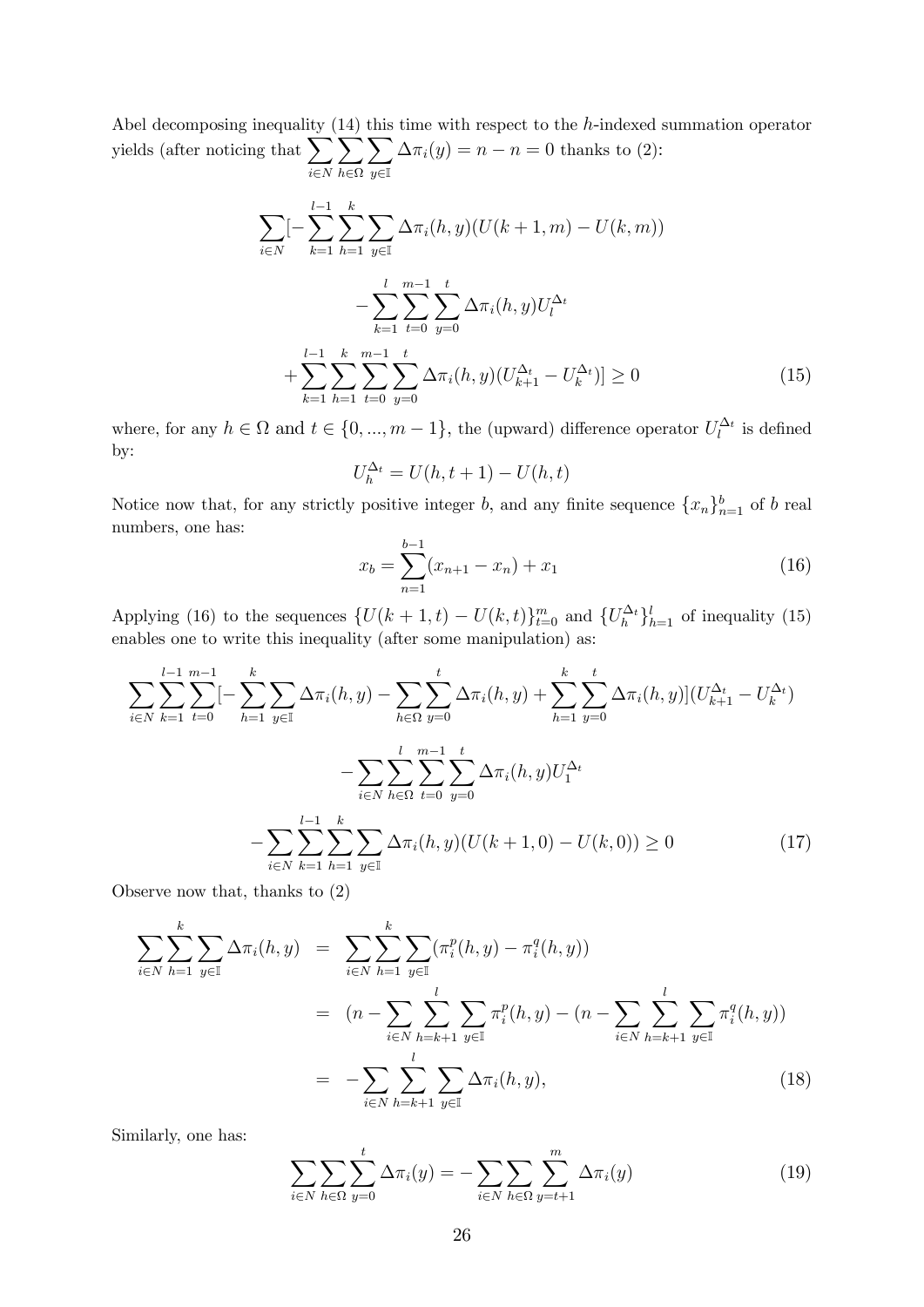and:

$$
\sum_{i \in N} \sum_{h=1}^{k} \sum_{y=0}^{t} \Delta \pi_i(y) = -\sum_{i \in N} \sum_{h=k+1}^{l} \sum_{y \in \mathbb{I}} \Delta \pi_i(y) - \sum_{i \in N} \sum_{h=1}^{k} \sum_{y=t+1}^{m} \Delta \pi_i(y) \tag{20}
$$

Substituting (18)-(20) into (17) yields (after simplifications):

$$
\sum_{i \in N} \sum_{k=1}^{l-1} \sum_{t=0}^{m-1} \sum_{h=k+1}^{l} \sum_{y=t+1}^{m} \Delta \pi_i(y) (U_{k+1}^{\Delta_t} - U_k^{\Delta_t})
$$
  
+ 
$$
\sum_{i \in N} \sum_{h=1}^{l} \sum_{t=0}^{m-1} \sum_{y=t+1}^{m} \Delta \pi_i(y) U_1^{\Delta_t}
$$
  
+ 
$$
\sum_{i \in N} \sum_{k=1}^{l-1} \sum_{h=k+1}^{l} \sum_{y=0}^{m} \Delta \pi_i(y) (U(k+1,0) - U(k,0)) \ge 0
$$
 (21)

Since  $U_{k+1}^{\Delta_t} - U_k^{\Delta_t} \geq 0$ ,  $U(k+1,0) - U(k,0) \geq 0$  and  $U_1^{\Delta_t} \geq 0$  holds for every function  $U: \Omega \times \mathbb{I} \to \mathbb{R}$ , one can see that having:

$$
\sum_{i \in N} \sum_{h=k+1}^{l} \sum_{y=t+1}^{m} \Delta \pi_i(y) = \sum_{i \in N} \sum_{h \ge k} \sum_{y \ge t} \Delta \pi_i(y) \ge 0
$$

for every  $k \in \Omega$  and  $t \in \mathbb{I}$  is sufficient for (13) to hold for any such function.

## References

- Arndt, C., R. Distante, M. A. Hussain, L. P. Osterdal, P. L. Huong, and M. Ibraimo (2012): "Ordinal Welfare Comparisons with Multiple Discrete Indicators: A first order dominance approach with application to Child Poverty," World Development, 40, 2290—2301.
- Cutler, D. M., A. Deaton, and A. Lleras-Muney (2006): "The Determinants of Mortality," Journal of Economic Perspective, 20, 97—120.
- DIAMOND, P. A. (1967): "Cardinal Welfare, Individualistic Ethics and Interpersonal Comparisons of Utility: a Comment," Journal of Political Economy, 75, 765—766.
- DIEZ-ROUX, A., B. G. LINK, AND M. E. NORTHRIDGE (2000): "A multilevel analysis of income inequality and cardiovascular disease risk factors," Social Science and Medicine, 50, 673—687.
- Duclos, P. Y., D. Sahn, and S. D. Younger (2006): "Robust Multidimensional Poverty Comparisons," The Economic Journal, 116, 943—968.
- Fishburn, P. C., and R. G. Vickson (1978): "Theoretical Foundations of Stochastic Dominance," in Stochastic Dominance, ed. by G. A. Withmore, and M. C. Findlay. Lexington Books.
- FLEURBAEY, M. (2010): "Assessing Risky Social Situations," Journal of Political Economy, 118, 649—680.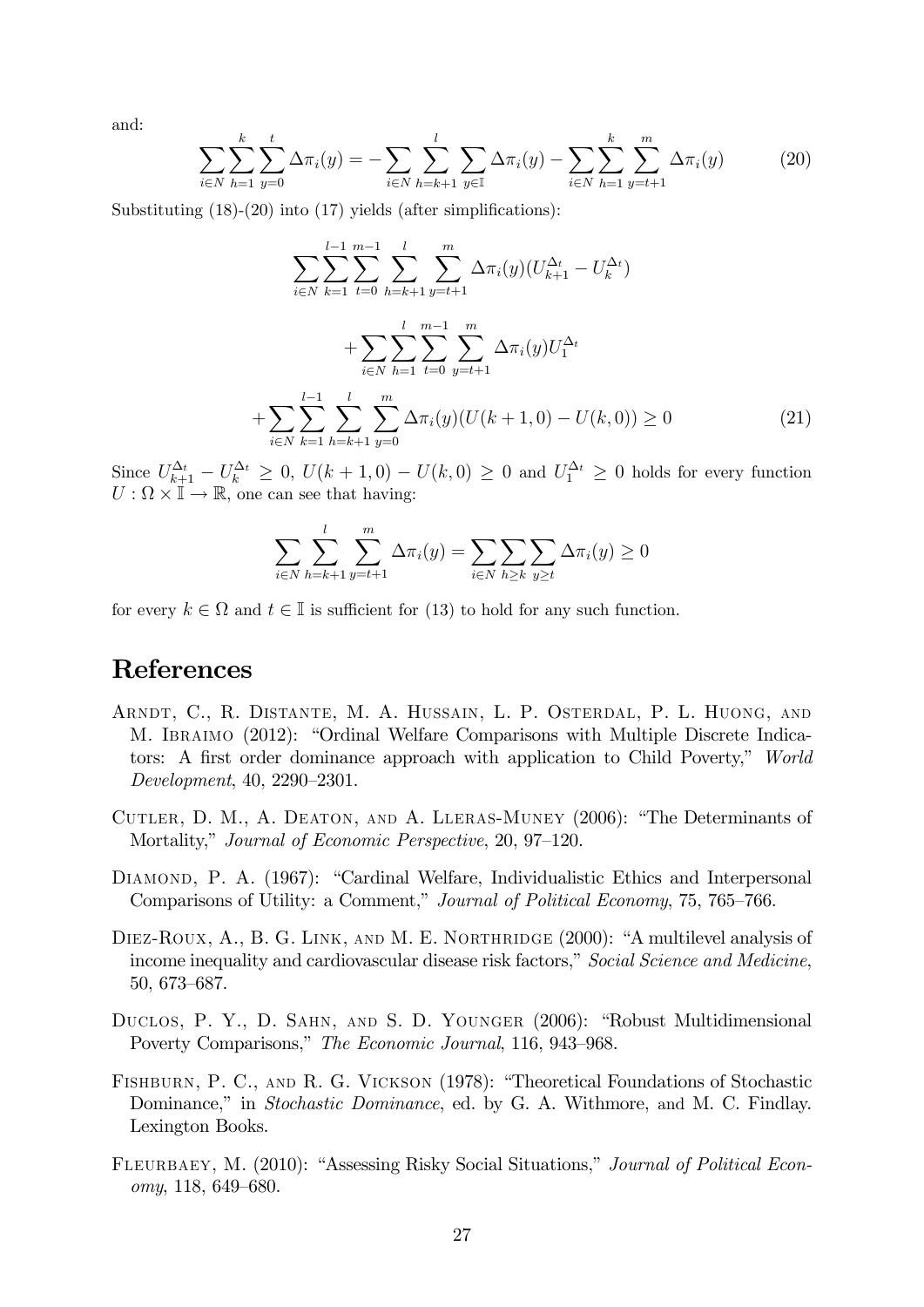- Gami, A., B. Witt, D. E. Howard, P. J. Erwin, L. A. Gami, V. K. Somers, and V. M. MONTORI (2007): "Metabolic syndrome and risk of incident cardiovascular events and death: a systematic review and meta-analysis of longitudinal studies," Journal of American College of Cardiology, 143, 228—239.
- Gravel, N., A. Mukhopadhyay, and B. Tarroux (2008): "A Robust Normative Evaluation of India's Performance in Allocating Risks of Death," Indian Growth and Development Review, 1, 95—111.
- GRAVEL, N., AND B. TARROUX (2015): "Robust Normative Comparisons of Socially Risky Situations," Social Choice and Welfare, 44, 257—282.
- Haring, R., J. Ulrich, H. Volzke, M. Nauck, M. Dorr, S. Felix, and H. Wal-LASCHOFSKI (2012): "Low Testosterone Concentrations in Men Contribute to the Gender Gap in Cardiovascular Morbidity and Mortality," Gender Medicine, 9, 557—568.
- Harsanyi, J. (1955): "Cardinal welfare, individualistic ethics, and interpersonal comparisons of utility," Journal of Political Economy, 63, 309—321.
- Hussain, M. A., M. M. Jorgensen, and L. P. Osterdal (2016): "Refining Population Health Comparisons: A Multidimensional First Order Dominance Approach," Social Indicators Research, forthcoming.
- HUXLEY, R. R., AND M. WOODWARD (2011): "Cigarette Smoking as a risk factor for coronary heart disease in women compared with men: a systematic review and metaanalysis of prospective cohort studies," Lancet, 378, 1297—1305.
- Jusot, F. (2006): "The Shape of the Relationship Between Mortality and Income in France," Annals of Economics and Statistics, 83, 89—121.
- Kaplan, G. A., and J. E. Keil (1993): "Socioeconomic factors and cardiovascular disease: a review of the literature," Circulation, 88, 1973—1998.
- PETERSEN, S., V. PETO, S. PETO, V. RAYNER, J. LEAL, R. LUENGO-FERNANDEZ, and A. Gray (2005): European Cardiovascular Disease Statistics. British Heart Foundation, London.
- Rogers, R., B. G. E. BG, J. M. Onge, and P. M. Krueger (2010): "Social, behavioral, and biological factors, and sex differences in mortality," Demography, 47, 555—578.
- Smith, J. P. (1999): "Healthy Bodies and Thick Wallets: The Dual Relation Between Health and Economic Status," Journal of Economic Perspectives, 13, 144—166.
- Vartiainen, J., and T. Puska (1999): "Sex, Age, Cardiovascular Risk Factors, and coronary heart disease," *Circulation*, 99, 1165 $\tilde{U}$ 1172.
- Viscusi, W. K., and W. M. Evans (1990): "Utility Functions that Depend on Health Status: Estimates and Economic Implications," American Economic Review, 80, 353— 374.
- WENGER, N. K. (2012): "Gender Disparity in Cardiovascular Diseases," Expert Review of Cardiovascular Therapy, 10, 1401—1411.